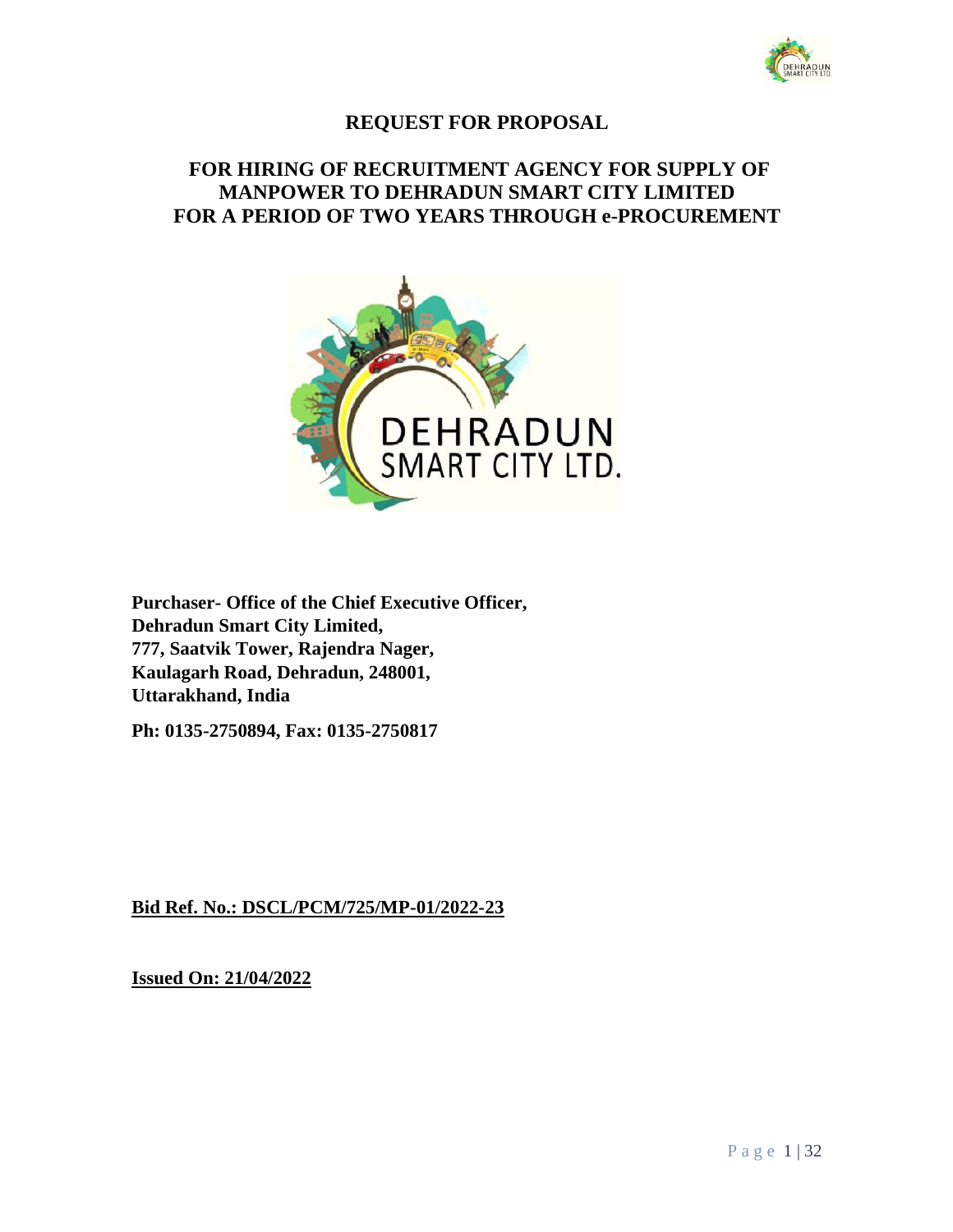

#### **DISCLAIMER**

The information contained in this Tender Document or subsequently provided to Bidders, whether verbally or in documentary form by or on behalf of Dehradun Smart City Limited or any of its employees or Transaction advisors, is provided to Bidders on the terms and conditions set out in this Tender document and any other terms and conditions subject to which such information is provided.

This Tender document is not an Agreement and is not an offer or invitation to any other party. The purpose of this Tender document is to provide the Bidders with information to assist the formulation of their Bid submission. This Tender document does not purport to contain all the information each Bidder may require. This Tender document may not be appropriate for all persons and it is not possible for DSCL and their employees or Transaction advisors to consider the investment objectives, financial situation and particular needs of each Bidder. Certain Bidders may have a better knowledge of the proposed Project than others. Each recipient must conduct its own analysis of the information contained in this Tender document or to correct any inaccuracies there in that may appear in this Tender document and is advised to carry out its own investigation into the proposed Project, the legislative and regulatory regimes which applies thereto and by and all matters pertinent to the proposed Project and to seek its own professional advice on the legal, financial, regulatory and taxation consequences of entering into any agreement or arrangement relating to the proposed Project.

DSCL and their employees and Transaction advisors make no representation or warranty and shall incur no liability under the Law of Contract, Tort, the Principles of Restitution or unjust enrichment or otherwise for any loss, expense or damage, accuracy, reliability or completeness of the Tender document, which may arise from or be incurred or suffered in connection with anything contained in this RFP, any matter deemed to form part of this Tender document, the award of the Project, the information and any other information supplied by or on behalf DSCL or their employees, any consultants or otherwise arising in any way from the selection process for the Project.

DSCL may in its absolute discretion, but without being under any obligation to do so, can amend or supplement the information/clauses/articles in this Tender document. The information that DSCL is in a position to furnish is limited to this Tender only. The information contained in the Tender must be kept confidential. Mere submission of a responsive Bid does not ensure selection of the bidder as Successful Bidder.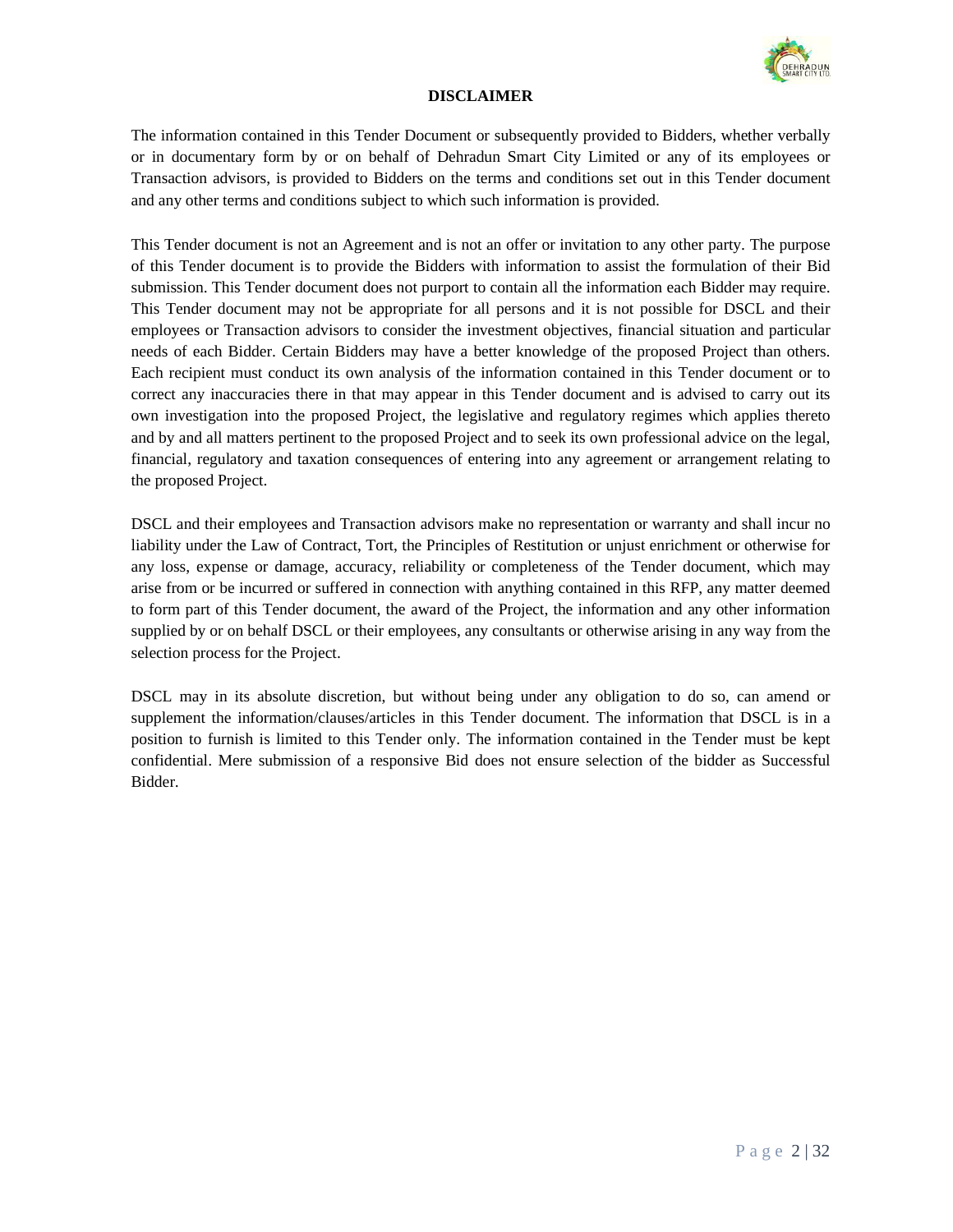

| TENDER DOCUMENT - IMPORTANT DATES |  |
|-----------------------------------|--|
|-----------------------------------|--|

| Sl. No. | <b>Activity</b>                                                                                                                                    | <b>Duration</b>                                                                                                                                                                                                                                                                              |
|---------|----------------------------------------------------------------------------------------------------------------------------------------------------|----------------------------------------------------------------------------------------------------------------------------------------------------------------------------------------------------------------------------------------------------------------------------------------------|
| 1.      | <b>Bid Reference</b>                                                                                                                               | DSCL/PCM/725/MP-01/2022-23                                                                                                                                                                                                                                                                   |
| 2.      | Availability of Tender<br>Documents                                                                                                                | The Tender document for this work shall be available<br>from website http://uktenders.gov.in and<br>http://smartcitydehradun.uk.gov.in/ from 21/04/2022 to                                                                                                                                   |
|         |                                                                                                                                                    | 05/05/2022 up to 17:00 hrs.                                                                                                                                                                                                                                                                  |
| 3.      | <b>Pre-Bid Meeting</b>                                                                                                                             | 28/04/2022 at 11:00 hrs onwards. Bidder shall have to email<br>their queries to <b>fcdehradunsmartcity@gmail.com</b> on or before<br>the pre-bid meeting.                                                                                                                                    |
|         |                                                                                                                                                    | Venue of Pre Bid Conference – Office of the Chief Executive<br>Officer, Dehradun Smart City Limited, 777, Saatvik Tower,<br>Rajendra Nager, Kaulagarh Road, Dehradun, 248001,<br>Uttarakhand, India<br>Ph: 0135-2750894, Fax: 0135-2750817                                                   |
| 4.      | Last date for downloading of bid<br>document from the E-<br>procurement<br>platform: http://uktenders.gov.in                                       | 05/05/2022 up to 17:00 hrs. The scan copy of the affidavit<br>and bid security shall be uploaded on the e-procurement<br>website.                                                                                                                                                            |
| 5.      | Last date and time for bid<br>submission/uploading of bid in<br>E-procurement platform                                                             | 05/05/2022 up to 17:00 hrs                                                                                                                                                                                                                                                                   |
| 6.      | Submission of original<br>documents i.e. Tender Fees<br>(Non-refundable), Bid Security/<br><b>Bid Security Declaration and</b><br>Affidavit if any | 05/05/2022 up to 17:00 hrs.<br>Address for submission of original documents:<br>Office of the Chief Executive Officer,<br>Dehradun Smart City Limited, 777, Saatvik Tower,<br>Rajendra Nager, Kaulagarh Road, Dehradun, 248001,<br>Uttarakhand, India<br>Ph: 0135-2750894, Fax: 0135-2750817 |
| 7.      | Time and date of opening of<br><b>Technical Bids</b>                                                                                               | The Bids will be opened online by the Authorized Officers<br>on 06/05/2022 at 11:00 am                                                                                                                                                                                                       |
| 8.      | Date and time of opening of<br>Financial Bids                                                                                                      | Shall be informed later to technically qualified Bidders                                                                                                                                                                                                                                     |
| 9.      | Place of opening of Bids and<br>address for communication                                                                                          | Office of the Chief Executive Officer,<br>Dehradun Smart City Limited, 777, Saatvik Tower,<br>Rajendra Nager, Kaulagarh Road, Dehradun, 248001,<br>Uttarakhand, India<br>Ph: 0135-2750894, Fax: 0135-2750817<br>Email: fcdehradunsmartcity@gmail.com                                         |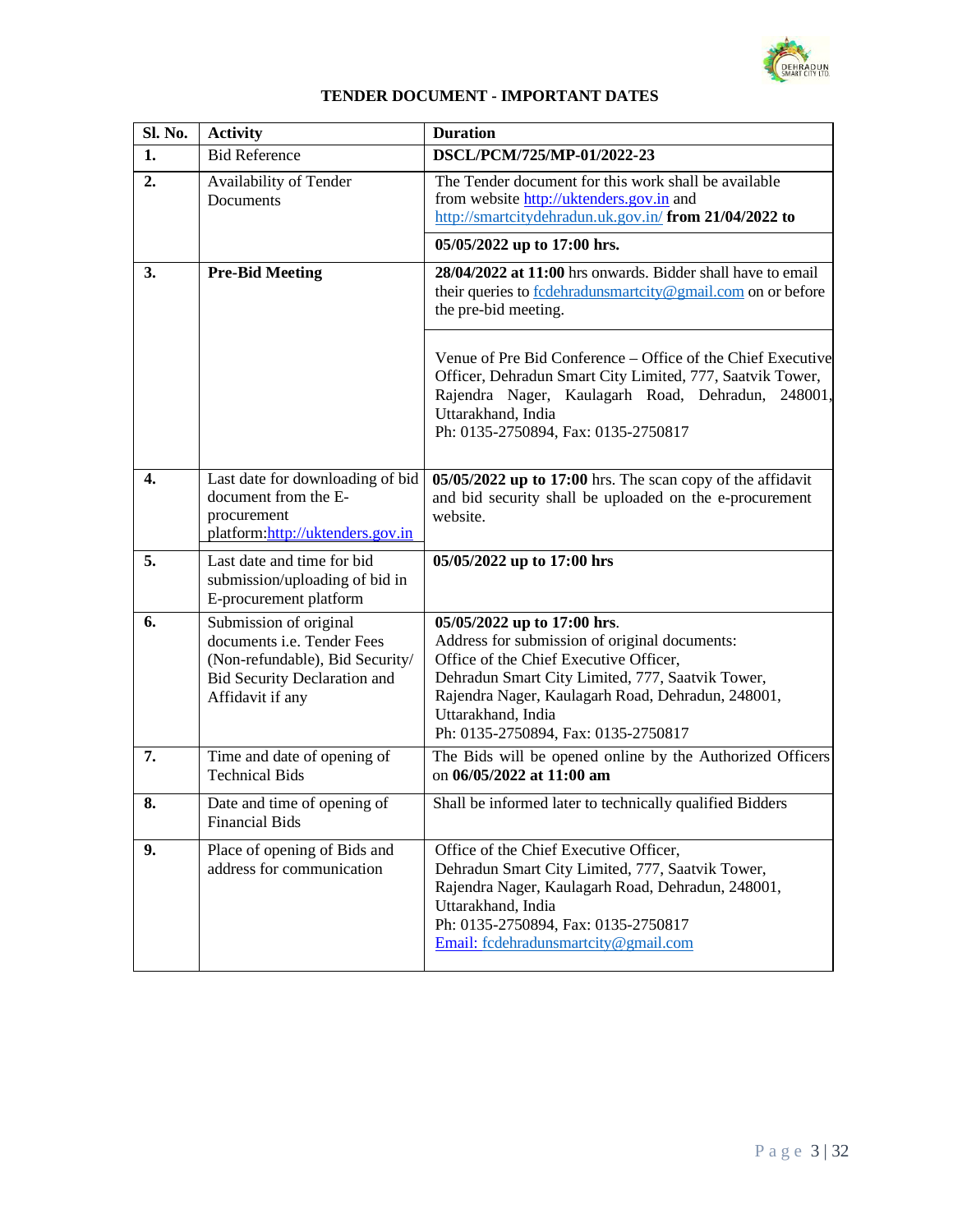

# **TENDER DOCUMENT-IMPORTANT DATA**

| Tender Notice No.        | DSCL/PCM/725/MP-01/2022-23                                                                                                                                                            |                                                                                                                                                                                                                                                                                                                                                                                                                                                                                                                                                                                             |  |
|--------------------------|---------------------------------------------------------------------------------------------------------------------------------------------------------------------------------------|---------------------------------------------------------------------------------------------------------------------------------------------------------------------------------------------------------------------------------------------------------------------------------------------------------------------------------------------------------------------------------------------------------------------------------------------------------------------------------------------------------------------------------------------------------------------------------------------|--|
| <b>Organization Name</b> | Dehradun Smart City Limited (DSCL)                                                                                                                                                    |                                                                                                                                                                                                                                                                                                                                                                                                                                                                                                                                                                                             |  |
| Name of Work             | Request for Proposal for Hiring of Recruitment Agency for Supply of<br>Manpower to Dehradun Smart City Limited for a Period of Two<br><b>Years (Extendable) through E-Procurement</b> |                                                                                                                                                                                                                                                                                                                                                                                                                                                                                                                                                                                             |  |
| <b>Bid Type</b>          | Two Bid System, Single Envelope                                                                                                                                                       |                                                                                                                                                                                                                                                                                                                                                                                                                                                                                                                                                                                             |  |
| <b>Bid Currency</b>      | <b>Indian Rupees Only</b>                                                                                                                                                             |                                                                                                                                                                                                                                                                                                                                                                                                                                                                                                                                                                                             |  |
| <b>Payment Details</b>   | Bid validity period                                                                                                                                                                   | 120 days from the last date of bid<br>submission                                                                                                                                                                                                                                                                                                                                                                                                                                                                                                                                            |  |
|                          | Duration of the deployment of<br>manpower                                                                                                                                             | Two years which can be further<br>extended.                                                                                                                                                                                                                                                                                                                                                                                                                                                                                                                                                 |  |
|                          | Tender Document Fee (Non-<br>refundable)                                                                                                                                              | INR 10,000/- plus GST<br>(Indian)<br>Rupees Ten Thousand Only plus GST<br>@18% total = 11,800/-) in the form of<br>Demand<br>Draft/Bankers<br>Cheque<br>payable at DEHRADUN issued in<br>favour of "Chief Executive Officer,<br>Dehradun Smart City Limited".                                                                                                                                                                                                                                                                                                                               |  |
|                          | EMD/ Bid Security/Bid Security<br>Declaration                                                                                                                                         | INR 2 Lakhs in the form of<br>Unconditional Bank Guarantee or<br>FDR/Demand<br>Draft/<br><b>Bankers</b><br>Cheque payable at DEHRADUN<br>issued in favour of "Chief Executive<br>Officer, Dehradun<br>Smart<br>City<br>Limited".<br>MSME Exemption<br>will<br>be<br>applicable subject to the submission<br>of required certificate as per<br>Uttarakhand<br>Government<br>Order<br>issued by Industries department.<br>If any Government order is issued<br>further in this regard, will be<br>implemented accordingly. Latest<br>financial GO<br>issued by<br><b>State</b><br>Government. |  |
| Addendum/Corrigendum     | Any Addendum/Corrigendum will be published on website<br>http://uktenders.gov.in and/or http://smartcitydehradun.uk.gov.in                                                            |                                                                                                                                                                                                                                                                                                                                                                                                                                                                                                                                                                                             |  |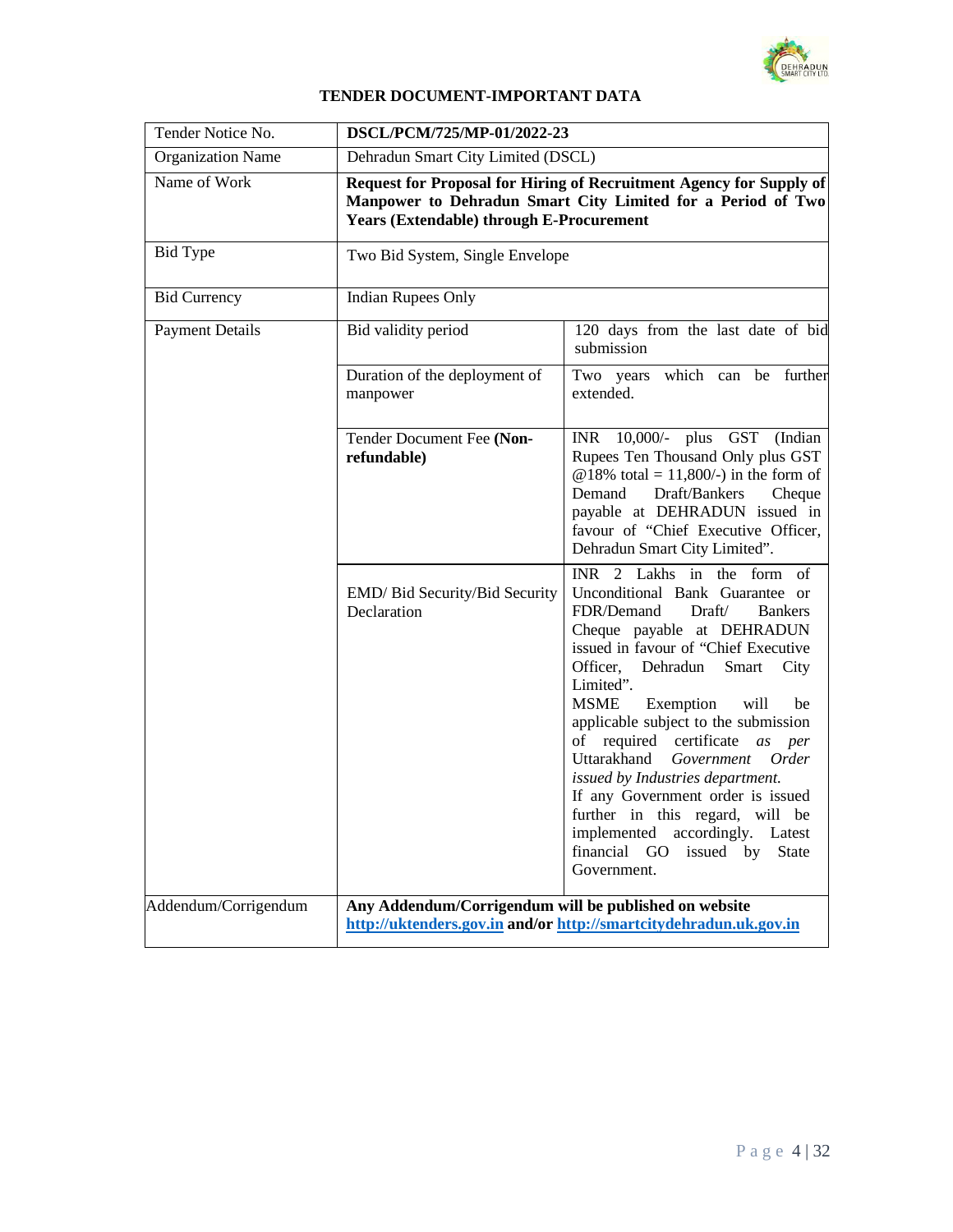

# **I - INSTRUCTIONS TO BIDDERS**

# **1. INVITATION FOR BID**

### 1.1 Introduction

1.1.1 The Government of India has announced creation of 100 Smart cities to drive economic growth and improve the quality of life of people by enabling local development and harnessing technology as a means to create smart outcomes for citizen. Dehradun is one of the shortlisted cities for the smart city initiative under Ministry of Urban Development, Government of India. Dehradun Smart City Limited (DSCL) is a Govt. Company for implementing the Smart City mission at the city level. DSCL will plan, appraise, approve, release funds, implement, manage, operate, monitor and evaluate the Smart City development projects.

Dehradun Smart City Limited (DSCL) intends to **hire recruitment agency for supply of manpower to Dehradun Smart City Limited for a period of two years (extendable) through e-procurement in Dehradun, Uttarakhand, India**.

1.1.2 A "Single Stage, Two Envelope" bidding process has been planned for determining the Successful Bidder. The Bidders would be required to meet the minimum threshold Technical Qualification Conditions and qualify for undertaking the Project as set out in this Tender document. This qualification assessment would be carried out as part of the current bidding and evaluation process. The Financial Bids of only those Bidders that possess the minimum Technical Qualification Conditions and other relevant documents would be opened and evaluated.

1.1.3 The Tender document contains information about the Project, bidding process, Bid submission, qualification and Financial Bid requirement.

# **2. GENERAL TERMS AND CONDITIONS FOR BID SUBMISSION AND BID EVALUATION**

### 2.1 Instructions for Online Bid Submission

1. The online procurement portal is http://uktenders.gov.in.

2. Possession of valid Digital Signature Certificate (DSC) and enrolment/registration of the contractors/bidders on the e-Procurement/e-tender portal are prerequisite for e- tendering.

3. Bidder should register for the enrolment in the e-Procurement site using the "Online Bidder Enrolment" option available on the home page. Portal enrolment is generally free of charge. During enrolment/registration, the bidders should provide only valid and true information including valid email id. All the correspondence shall be made directly with the contractors/bidders through email id as registered.

4. Bidder need to login to the site through their user ID/ password chosen during enrolment/registration.

5. Then the Digital Signature Certificate (Class II or Class III Certificates with signing key usage) issued by SIFY/TCS/ nCode/ eMudra or any other Certifying Authority recognized by Controller of Certifying Authorities (CCA) India on eToken /Smart Card, should be registered.

6. The registered DSC only should be used by the bidder in the transactions and should ensure safety of the same.

7. Contractor/Bidder may go through the tenders published on the site and download the tender documents/schedules for the tenders.

8. After downloading/getting the tender document/schedules, the Bidder should go through them carefully and then submit the documents as required, otherwise bid will be rejected.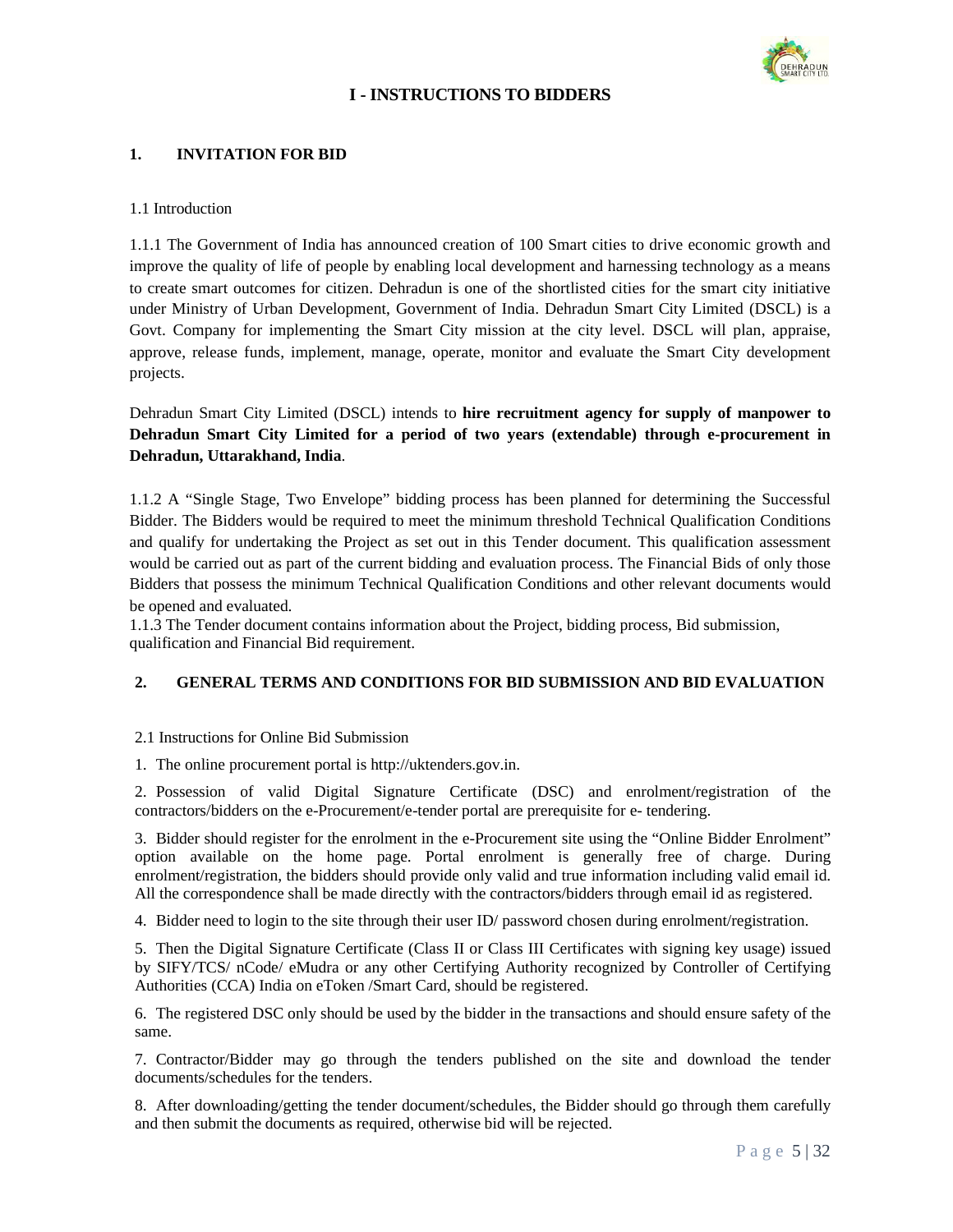

9. Any clarifications may be sought online through the tender site, through the contact details or during pre-bid meeting, if any. Bidder should take into account the corrigendum, if any published before submitting the bids online.

10.Bidder may log in to the site through the secured login by the user id/password chosen during enrolment/registration and then by submitting the password of the e- Token/Smartcard to access DSC.

11.Bidder may select the tender in which he/she is interested in by using the search option and then move it to the 'my tenders' folder.

12.From my tender folder, he may select the tender to view all the details uploaded there.

13.It shall be deemed that the bidder has read and understood all the terms and conditions before submitting the offer. Bidder should go through the tender schedules carefully and upload the documents as asked; otherwise, the incomplete bid shall stand rejected.

14.Bidder should get ready the bid documents to be submitted as indicated in the tender document/schedule in advance and ordinarily it shall be in PDF/xls/rar/jpg/dwf formats. If there is more than one document, all may be clubbed together and provided in the requested format. Bid documents may be scanned with 100 dpi with black and white option. It is advisable that each document to be uploaded through online for the tenders should be less than 2 MB. If any document is more than 2MB, it can be reduced through zip/ rar and the same, if permitted may be uploaded. The file size being less than 1 MB the transaction uploading time will be very fast.

15.The Bidders can update well in advance, the documents such as certificates, annual report details etc., under "My Space option" and these can be selected as per tender requirements and then send along with bid documents during bid submission. This will facilitate the bid submission process faster by reducing upload time of bids.

16.Bidder should submit the Tender Fees and Bid Security as specified in the tender. The hard copy should be posted/couriered/given in person to the Tender Inviting Authority, within bid submission due date and time as indicated in the tender. Scanned copy of the instrument should be uploaded as part of the offer  $\&$  affidavit as stated in the Tender Document. Any delay for submission of these documents bidder will be responsible

17.While submitting the bids online, the bidder shall read the terms and conditions and may accept the same to proceed further to submit the bid packets.

18.The bidder has to select the payment option as offline to pay the Bid Security as applicable and enter details of the instruments.

19.The details of the DD/any other accepted instrument, physically delivered, should tally with the details available in the scanned copy and the data entered during bid submission time, otherwise submitted bid shall not be acceptable or liable for rejection.

20.The bidder has to digitally sign and upload the required bid documents one by one as indicated. The very act of using DSC for downloading the bids and uploading their offers shall be deemed to be a confirmation that they have duly read, understood and agreed with all clauses of the bid document without any exception.

21.The bidder has to upload the relevant files required as indicated in the cover content. In case of any irrelevant files, the bid may be rejected.

22.If the price bid format is provided in a spread sheet file like BoQ\_XXXX.xls, the rates offered should be entered in the allotted space only and uploaded after filling the relevant columns. The Priced-bid/BOQ template shall not be modified /replaced by the bidder; else the bid submitted is liable to be rejected for the tender.

23.The bidders are advised to submit the bids through online e-tendering system to the Tender Inviting Authority well before the bid submission due date and time (as per Server System Clock). The Authority shall not be held responsible for any delay or the difficulties faced during the submission of bids online by the bidders.

24.After the bid submission (i.e. after Clicking "Freeze Bid Submission" in the portal), the acknowledgement number indicated by the system should be printed by the bidder and kept as a record of evidence for online submission of bid for the particular tender and also be used as entry pass to participate in the bid opening.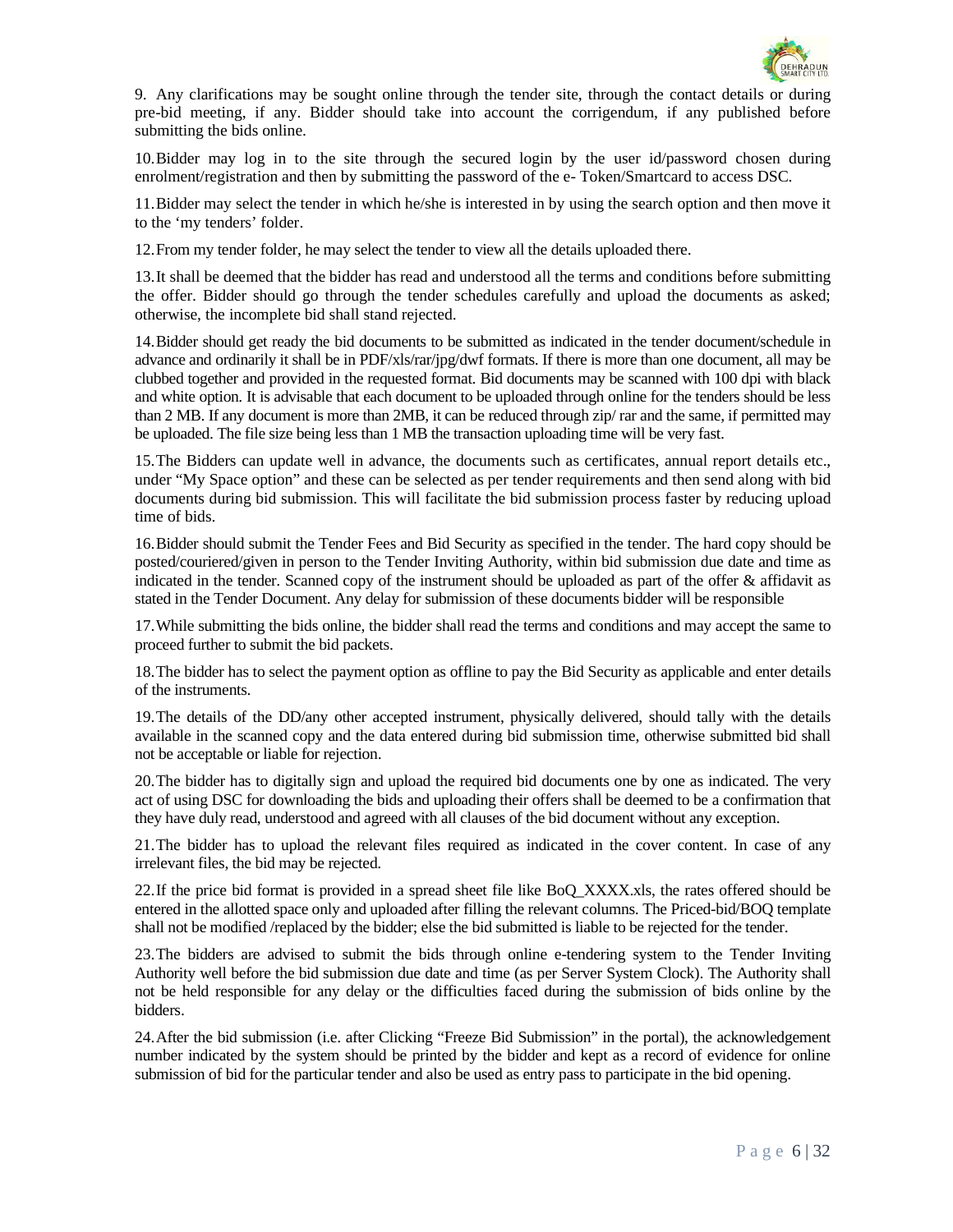

25.The time settings fixed in the server side and displayed at the top of the tender site, shall remain valid for all actions of requesting, bid submission, bid opening etc., in the e-Tender system. The bidders should follow such time during bid submission.

26.All the data being entered by the bidders would be encrypted using Public Key Infrastructure (PKI) encryption techniques to ensure the secrecy of the data. The data entered is not retrievable by unauthorized persons during the bid submission and until the time of bid opening by any person.

27.Any bid document that is uploaded to the server is subjected to symmetric encryption using a system generated symmetric key. Further this key is subjected to asymmetric encryption using buyers/bid openers' public keys. Overall, the uploaded tender documents become readable only after the tender opening by the authorized bid openers.

28.The confidentiality of the bids is maintained with the use of Secured Socket Layer (SSL) 128 bit encryption technology. Data storage encryption of sensitive fields is done.

29.The bidder should logout of the tendering system using the normal logout option available at the top right hand corner and not by selecting the (X) exit option in the browser.

### **3. The evaluation of the Bids will be completed in 3 Steps**

**A. Step 1 – Opening & Evaluation of Original Documents i.e. Tender Document Fees, EMD/Bid Security/ and Affidavits if any.** 

**B. Step 2 – Opening of Technical Bids and Technical Evaluation.** 

- **C. Step 3 Opening of Financial Bids of technically qualified bidders**
- 3.1 *Contract will be awarded for the lowest fee excluding GST but including other statutory fees/taxes***.** In case more than one Service Provider has quoted same fee, the Service Provider having higher / highest cumulative contracts' value in the last three FY within the state of Uttarakhand, will be declared as successful Service Provider. (Hence, Service Providers are requested to list all the contracts executed during the period of consideration, 2018-19, 2019-20 & 2020-21).
- 3.2 In case of discrepancy / mismatch between figures and words, amount in words shall be considered.
- 3.3 Proposal submitted with an adjustable price will be treated as non-responsive and rejected.
- 3.4 With regard to eligibility and post-qualification criteria; and Service Providers' responsiveness, the interpretation and decision of the Technical Evaluation Committee shall be final and binding on all Service Providers.
- 3.5 The Successful Bidder (substantially responsive L1 Bidder) shall be issued Letter of Award (LoA). After issuance of the LoA in writing and acceptance of the same by the Successful Bidder within 7 (seven) days from the date of receipt of Letter of Award (LOA). The Successful Bidder shall submit the required Performance Security and enter into a Contract Agreement with DSCL within 21 (Twenty-One) days from the issuance of the LoA.

# *NOTE: Financial Evaluation shall be done on the complete required manpower as per the Schedule of Requirement as a single lot. The bidder shall quote for the complete required manpower as per the Schedule of Requirement failing which the bid shall be treated as NON-RESPONSIVE.*

### **4. Selection Criteria:**

### A) Eligibility Criteria:

- i) Should have GST registration (Copy need to be attached), Copy of GST Returns-1 & 3B and Challan of last FY 2020-2021 *month wise* need to be submitted.
- ii) Should have ISO Certification. (Copy need to be attached)
- iii) Should have *PAN no.* (copy need to be attached)
- iv) Should have TAN no. (copy need to be attached)
- v) Copy of solvency certificate, *issued by the Revenue Deptt*.
- vi) Copy of character certificate, *issued by the Revenue Deptt*.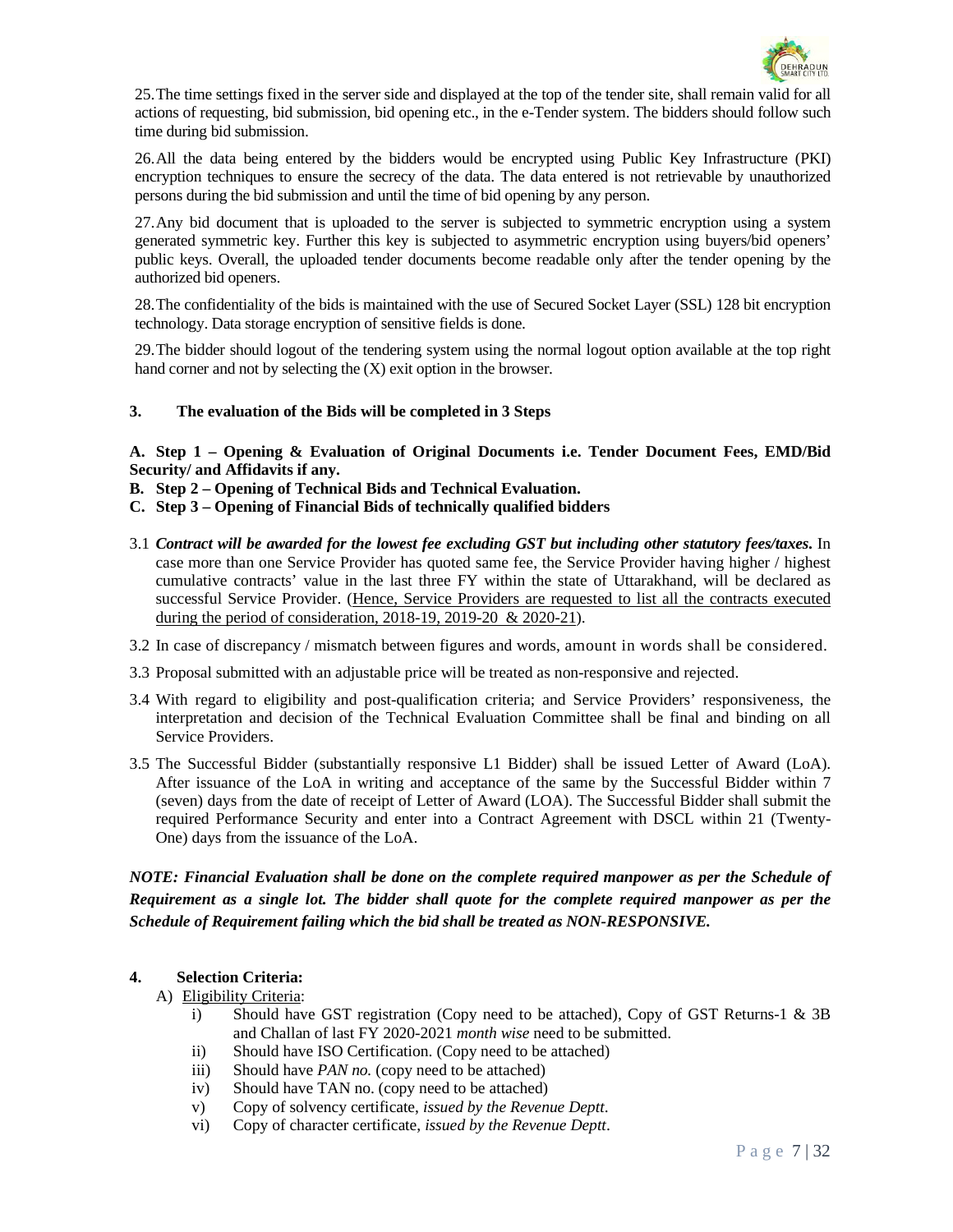

- vii) A Power of Attorney as per format in Annexure F.
- viii) Affidavit as per format provided in Annexure E, J.
- *ix)* The Service Provider should not have been blacklisted as on the last date of proposal submission by any Ministry / Department / undertaking of Government of India or any State or Union Territory Administration. The bidder shall submit an affidavit duly attested by Notary Public/Oath Commissioner in support of the same.
- x) *Self attested* copy of Certificate of registration in the Labour Department;
- xi) *Self attested* copy of Certificate of registration in the Employee Provident Fund and ESIC Organizations; copy of EPF and ESIC Challan of last FY 2020-2021 *month wise* need to be submitted.
- xii) *CA certified copy* of the Income Tax Return filed by the Service Provider for the last three years (FY. 2018-19, 2019-20, 2020-21) in the Income Tax Departments has to be submitted.
- B) Post Qualification Criteria:
	- i) Should have successfully executed at least one contract for supply of manpower to any Govt agency having value not less than Rs. 1 Crore in any one FY during financial years 2018-19, 2019-20 and 2020-21. Certificates need to be attached.
	- ii) Should have achieved an Average Annual Turnover during the financial years 2018-19, 2019-20 and 2020-21 of not less than Rs. 1 Crore. The bidder should submit the average annual turnover certificate which should be certified by CA with UDIN. **(**The Financial turnover is the total financial turnover of the bidding company / organization / agency from any activity. But financial capability of the Service Provider's parent company or its subsidiary or any associate company will not be considered for computation of the Financial Capability of the Service Provider.)
	- iii) The bidder should submit reports on financial standing/Net worth of the bidder such as profit and loss statements, balance sheets and auditor's report for FY 2018-19, 2019-20 and 2020-21, banker's certificate/ CA certificate etc.
	- iv) The Bidder shall submit documentary proof in support of satisfactory performance of the contact from the concerned Department / Agencies where he has undertaken such job during the last three years prior to the last date of bid submission. The Bidders should submit documentary evidence with performances certificates from the end user/ client in support of the same.

Even though the bidders meet the above qualifying criteria, they are subject to be disqualified if they have made misleading or false representations in the forms, statements and attachments submitted in proof of the qualification requirements; and/or record of poor performance such as, not properly completing the contract, inordinate delays in completion, litigation history, or financial failures etc.

#### *Note: The information and documents in support of meeting the qualification criteria as specified above should be uploaded in Technical Bid.*

### **5. Bid Security**

The Bid Security/Earnest Money shall be considered null and void in the following cases:

(a) If the Service Provider withdraws its proposal during the interval between the last date for proposal submission and expiration of the proposal Validity Period; and

(b) If the Successful Service Provider fails to provide the Performance Security within the stipulated time or any extension thereof provided by DSCL.

(c) If the successful Bidder fails to sign the Contract within the time specified in the Tender Document.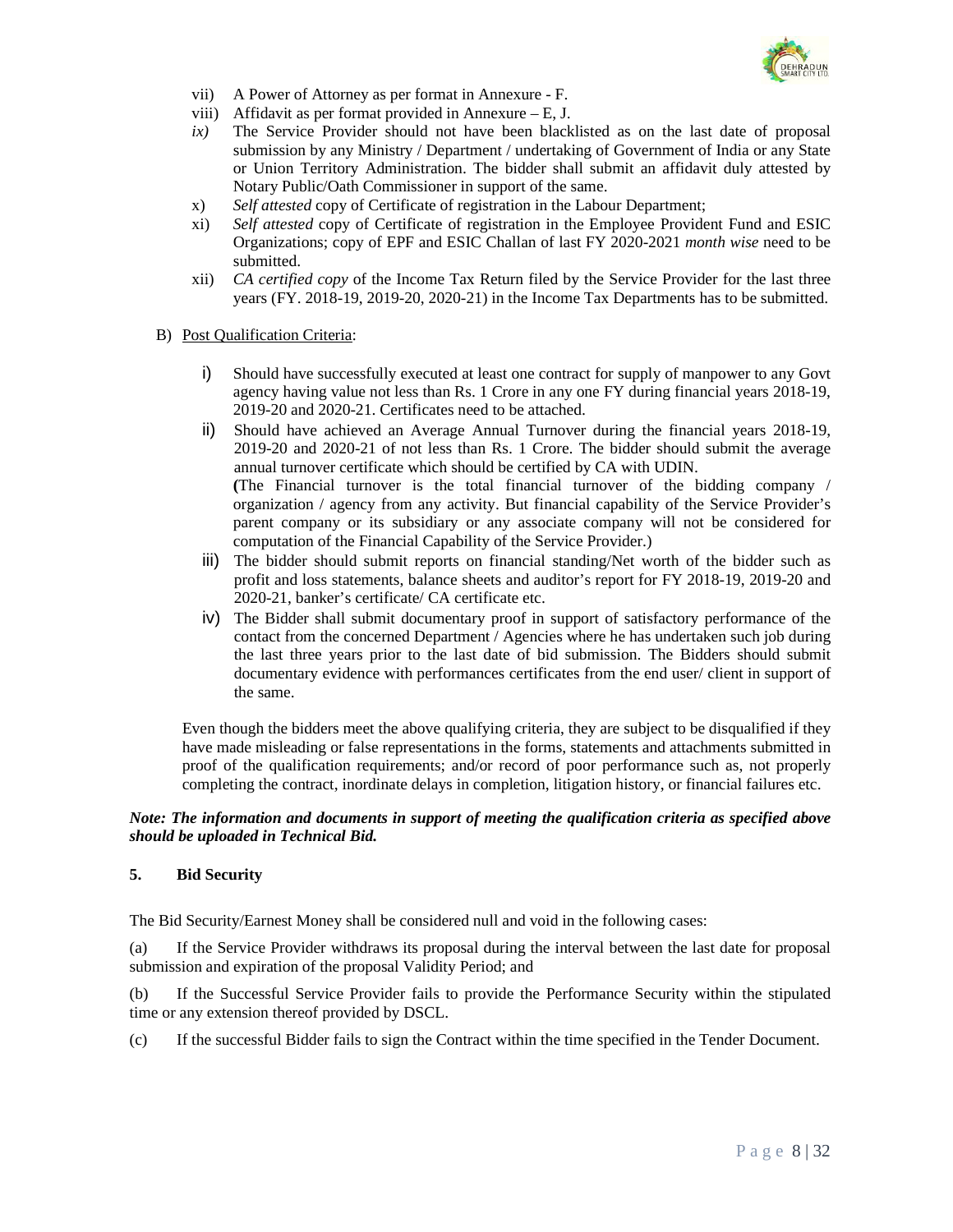

### **6. Performance Security**

Within 07 days of Letter of Award, the successful bidder shall furnish Performance Security to DSCL which shall be as per Uttarakhand Procurement Rules 2017 as amended time to time for an amount of 5% of the contract value and valid up to 60 days after the date of completion of all the performance obligations. The Performance Security shall be in the form of Demand Draft/FDR or Bank Guarantee in favour of "Chief Executive Officer, Dehradun Smart City Limited". The format for Performance Bank Guarantee has been provided in the Tender Document.

The Performance guarantee shall be forfeited and en-cashed in the following cases:

- i) If the Successful Service Provider withdraws midway during the work completion.
- ii) Any other act or acts of the successful Service Provider which renders the work un-operational and DSCL establishes sufficient reasons to forfeit the performance guarantee.

# **7. Other Terms & Conditions**

7.1 The Bid of any Bidder who has not complied with one or more of the conditions prescribed in the terms & conditions/minimum technical parameter will be summarily rejected.

7.2 The successful bidder shall pay the minimum rate of wages as per Central Sphere – Ministry of Labour and Employment to the deployed manpower.

7.3 DSCL reserves the right to increase or decrease the scope of work without assigning any reason.

7.4 DSCL will reimburse the wages & other statutory charges and no advance payment will be allowed to the successful bidder.

7.5 DSCL will provide the monthly attendance details of deployed manpower to prepare a bill by contractor. On the basis of bill, contractor shall pay the wages, ESI and EPF to each employee. After transferring the monthly wages, EPF and ESI to his deployed manpower, contractor shall submit the bill to Patent office with pay bill, EPF and ESI Details.

7.6 Pay-slip shall be provided to deployed manpower and pay statement shall be submitted to the DSCL Office every month.

7.7 The bidder shall be capable to pay the wages as per tender document timely before  $10<sup>th</sup>$  of every month from his own resources.

7.8 The bidder shall be capable to pay monthly wages up to 3 - 4 months from his own resources in case of delay in payment by DSCL due to unavoidable circumstances.

7.9 Deployed manpower may be the employee/ contractual employees of the Bidder's firm but they cannot be employee or servant of DSCL office.

7.10 The Bidder shall be liable for any issues arising in relation to EPF, ESI and shall deal with it taking responsibility of the related procedures.

7.11 Requisite manpower shall be provided within 10 days from the final contract signing.

7.12 The deployed manpower has to work from Monday to Saturday during office hours from 9.30 am to 6.00 pm. However, the deployed manpower has to work extra as and when required by DSCL.

7.13 The prices shall be firm and shall not be subjected to any adjustment during the complete contractual completion period. However, the requirement of the manpower can be increased or decreased. In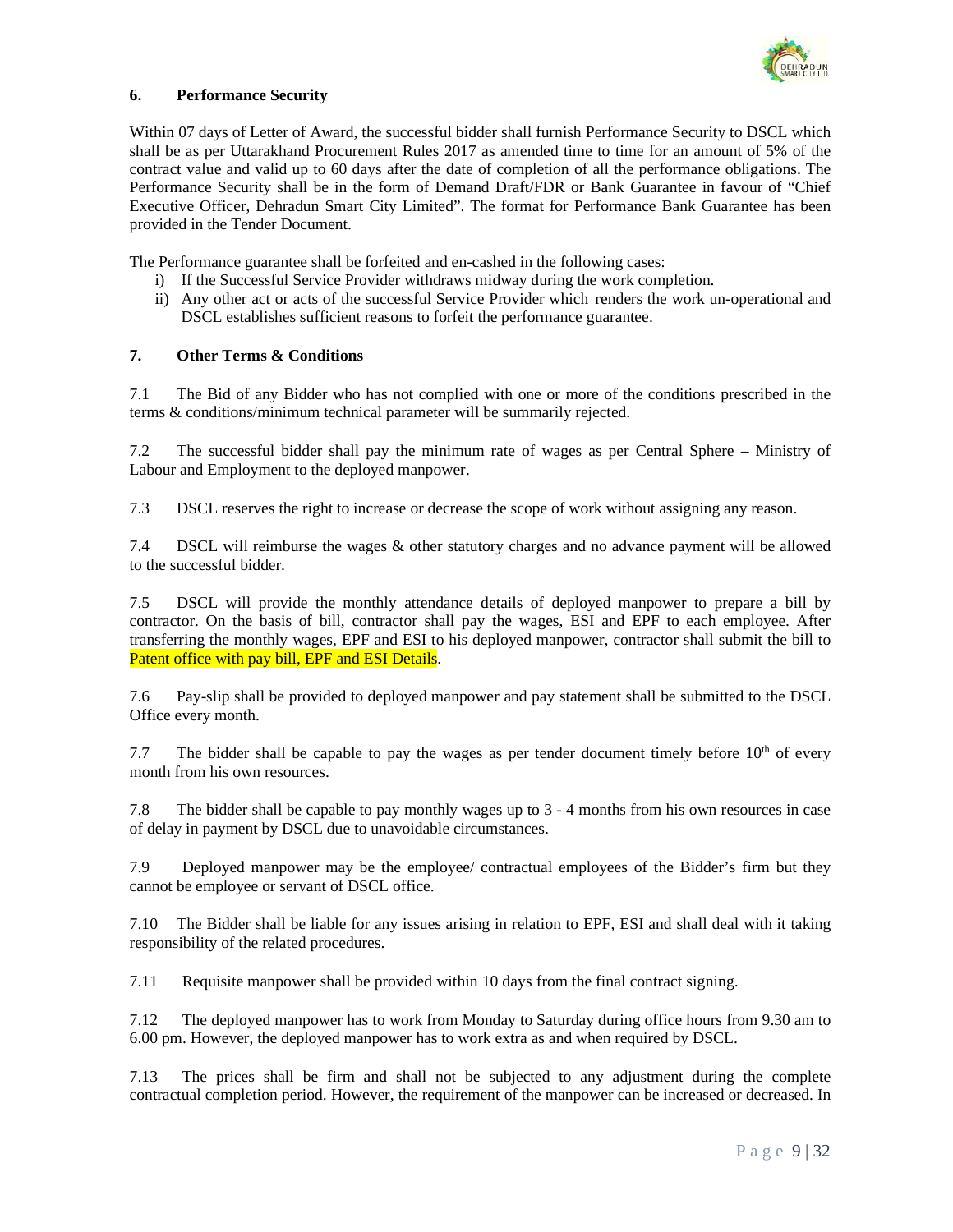

case the requirement is increased, then the variation shall be done as per the prices quoted by the successful bidder in their price bid BOQ.

7.15 In case DSCL found that the performance of any of the deployed manpower is not satisfactory, the successful bidder shall replace him/her within 10 days after getting notice from DSCL in writing.

### **8. Right to Accept or Reject Proposal:**

- a) DSCL reserves the right to accept or reject any or all of the proposals without assigning any reason and to take any measure as it may deem fit, including annulment of the bidding process, without liability or any obligation for such acceptance, rejection or annulment.
- b) DSCL reserves the right to reject any proposal including that of the Preferred Service Provider if:
	- i) at any time, a material misrepresentation is made or uncovered; If a fraud or fraudulent practice adopted by any Service Provider is established, the Service Provider may be blacklisted and /or appropriate legal proceedings may be initiated against such Service Provider as per the prevailing laws, OR
	- ii) the Service Provider does not respond promptly and thoroughly to requests for supplemental information required for the evaluation of the proposal.
- c) If such disqualification/ rejection occur after the Financial Proposals have been opened and the highest ranked Service Provider gets disqualified / rejected, then DSCL reserves the right to:
	- i) either invite the next highest ranked Service Provider to match the Financial Proposal submitted by the highest ranked Service Provider; OR
	- ii) take any such measure as may be deemed fit in the sole discretion of DSCL, including annulment of the bidding process.

### **9. Change of law Clause: -**

CEO, DSCL reserves the right to change any law/ rules/ provisions related to any of the points mentioned in the tender document.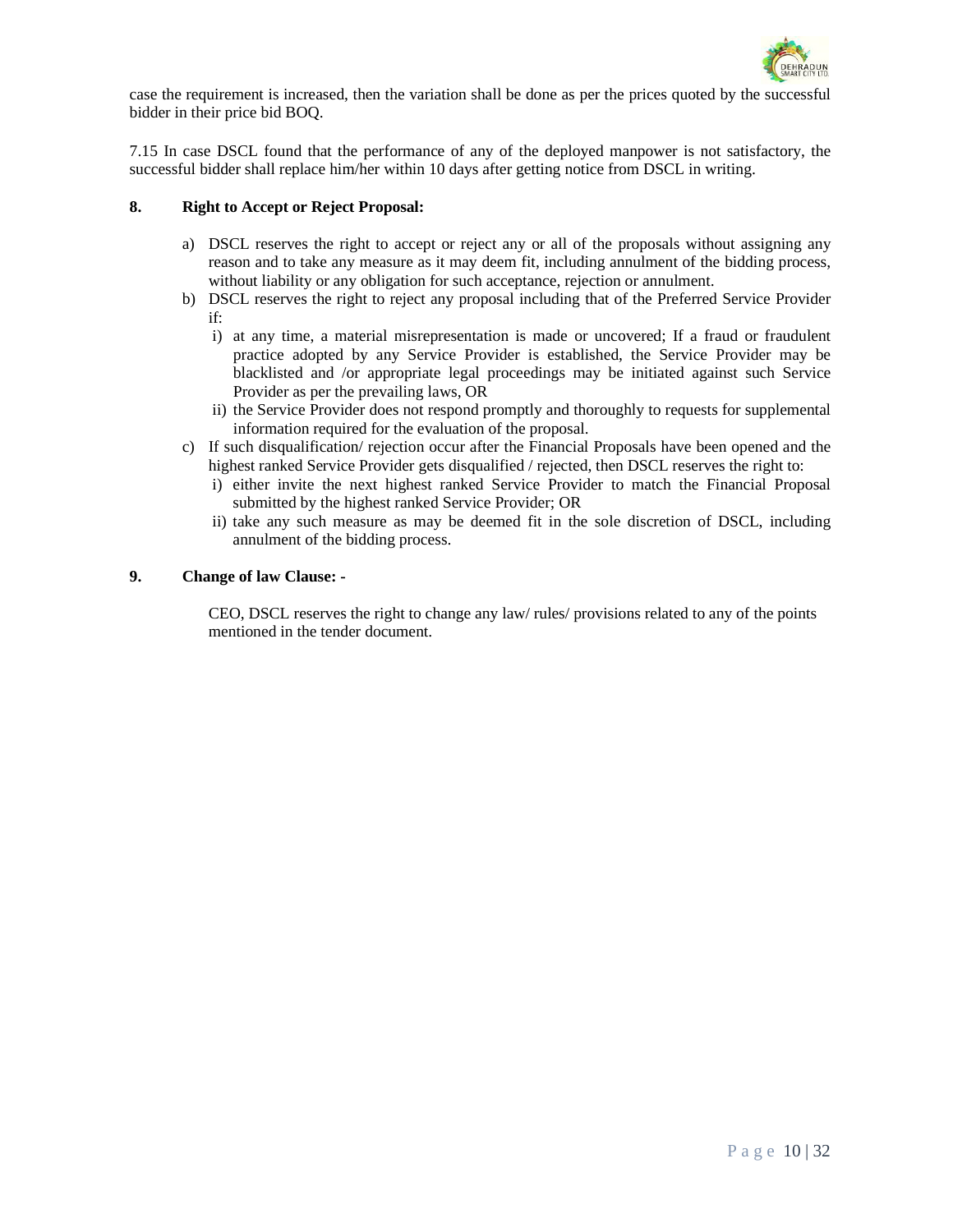

# **II. CONDITIONS OF CONTRACT**

### **1. Definitions**

- 1.1 In this Contract, the following terms shall be interpreted as indicated:
	- (a) "The Contract" means the agreement entered into between the DSCL and the Service Provider , as recorded in the Contract Form signed by the parties, including all the attachments and appendices thereto and all documents incorporated by reference therein;
	- (b) "The Contract Price" means the price payable to the Service Provider under the Contract for the full and proper performance of its contractual obligations;
	- (c) "The Goods" means all the equipment, machinery, and/or other materials which the Service Provider is required to supply to the DSCL under the Contract;
	- (d) "Services" means services ancillary to the supply of the Goods, such as transportation and insurance, and any other incidental services, such as installation, commissioning, provision of technical assistance, training and other obligations of the Service Provider covered under the Contract;
- 1.2 The Service Provider shall permit DSCL to inspect the Service Provider's accounts and records relating to the performance of the Service Provider and to have them audited by independent auditors appointed by DSCL, if so decided.

### **2. Mode of Payment:**

- **2.1** The Service Provider shall pay the personnel by cheque account payee only after deducting the employee's contribution of PF, ESIC, *etc* as prescribed by the Government from time to time. The payment to the personnel should be made within 10<sup>th</sup> day of the next month for which the payment is due without waiting for the payment of his invoice to the Employer.
- **2.2** The Service Provider shall deposit the applicable Employer's contribution of PF and ESIC as prescribed by the Government from time to time in the accounts of the personnel through nationalized banks to the appropriate authorities within the prescribed period without waiting for the payment of his invoice to the Employer.
- **2.3** Non disbursement of salary to the staff before  $10<sup>th</sup>$  of the month due; will attract a penalty as per the direction of CEO DSCL.
- **2.4** The Annual Statement of Accounts in respect of ESI & PF issued by the concerned Head of the organization shall be furnished to each of the personnel and may *be asked by DSCL to submit it whenever required.*
- **2.5** The Service Provider shall submit his invoice for the month before the 5<sup>th</sup> of the following month. The invoice shall give the following details:
	- (i) Salary paid for the personnel based on attendance less the employee's contribution of PF and ESI supported by attendance sheet;
	- (ii) Employees contribution of PF and ESI supported with proof of having deposited the same with the appropriate authorities;
	- (iii) Employer's contribution of PF and ESI supported with proof of having deposited the same with appropriate authorities;
	- (iv) Service Provider's fees computed on the total of 1 to 3 above;
	- (v) Goods & Service tax payable, if any, at the current rates on the total of 1 to 4 above.
	- (vi) Invoice should be accompanied by PF  $\&$  ESI challans of the previous month. Remittance should match with the deductions made in the bill.
	- (vii) GST remittance challan for previous month / quarter, as applicable.
- 2.6 *Every effort shall be made for payment to* be made to the Service Provider, after statutory deductions, on monthly basis within 30 days from submission of bills along with required documents and subject to satisfactory performance in accordance with this Contract.

### **3. Period of Contract:**

3.1 For Two years from signing of the Contract. The Contract may be extended on same terms and conditions for further period based *on the same rate and terms & conditions after the approval of CEO DSCL .*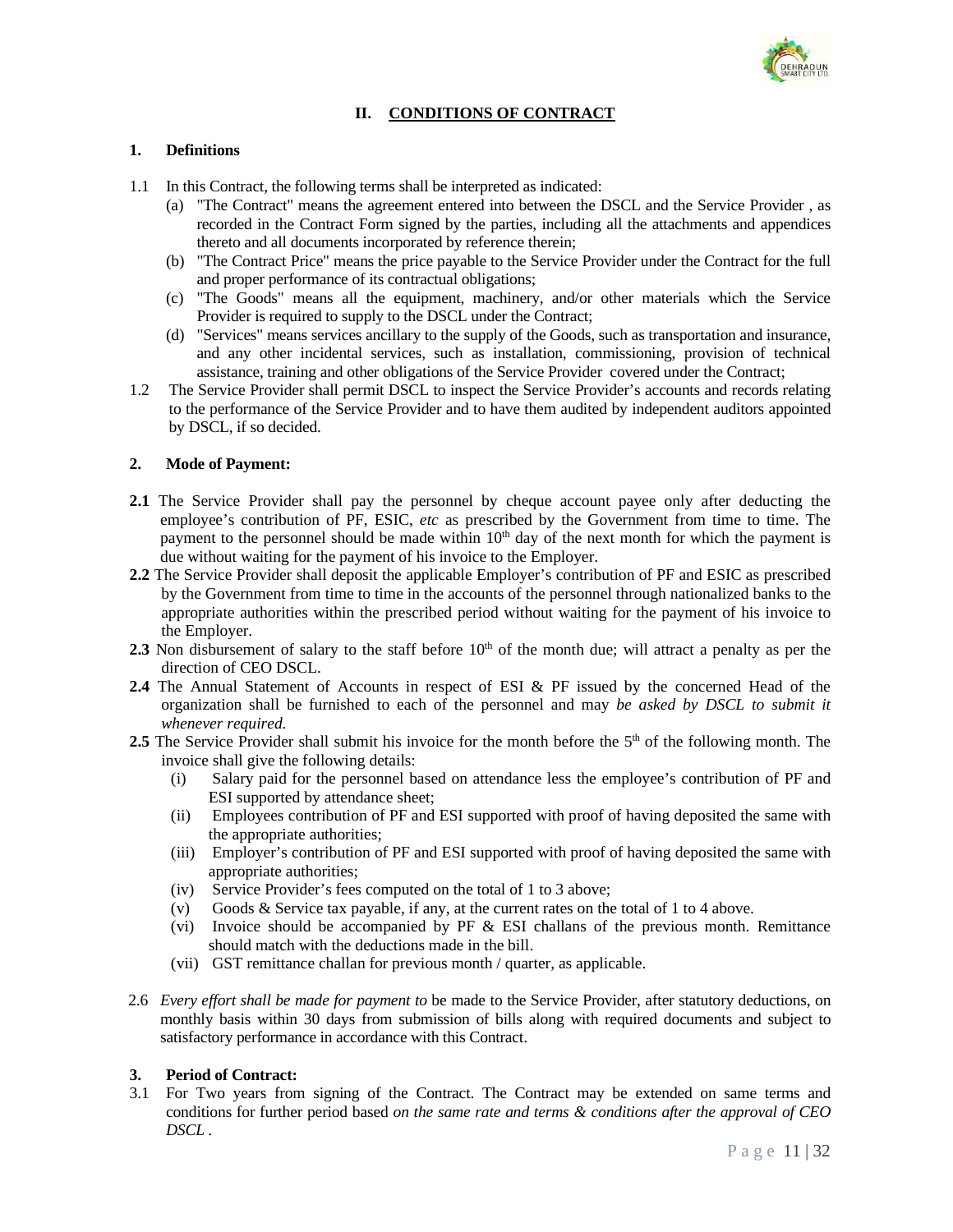

3.2 The Service Provider shall not sub-contract/ *sublet* any part of the services.

### **4. Compliance to Laws:**

- 4.1 The Service Provider shall comply with all applicable laws *inter alia* Workman's Compensation Act., 1948, Employee's State Insurance Act, 1948, Minimum Wages Act, 1948 and Child Labour Prohibition and Regulation Act, 1986, *others Acts/rules etc* as prevalent with regard to employment, safety, environment, etc., relevant for the services provided under this Contract.
- 4.2 The Service Provider shall indemnify, reimburse and compensate the Client against any third party claims.
- 4.3 The Service Provider shall make all necessary arrangements to attend any accident and the Client should not be held liable or responsible in this regard.
- 4.4 The personnel deployed shall be employees of the Service Provider and no circumstances at any time claim employment of the Client.
- 4.5 The Service Provider shall employ the staff only after proper police verification and submit such verified certificates to the Client.
- 4.6 The Service Provider shall extend all benefits including leave, maternity leave accruing to them under the various applicable Labour Laws.

# **5. Liquidated Damages:**

If the Service Provider delays to offer any or all of the Services within the period(s) specified in the Contract, the Service Provider is liable to pay the liquidated damages @ 1% of Performance Security value per week with maximum up to 10%. Thereafter, DSCL has the option to terminate the Contract and encash full amount of the Performance Security.

#### **6. Termination of Contract:**

DSCL reserves the right to terminate the Contract in case of not satisfactory performance after giving a written notice of minimum 30 days *or immediately without assigning any reason thereof.*

### **7. Settlement of Disputes:**

- 7.1 The DSCL and the Service Provider shall make every effort to resolve amicably by direct informal negotiation any disagreement or dispute arising between them under or in connection with the Contract.
- 7.2 If after thirty (30) days, the parties have failed to resolve their dispute or difference by such mutual consultation, then either the DSCL or the Service Provider may give notice to the other party of its intention to commence arbitration, as to the matter in dispute, specifically, defined therein, and no arbitration in respect of this matter, shall be commenced unless such notice is given and served. The Arbitration proceedings shall be commenced by a Sole Arbitrator to be agreed by both the parties, on failure the parties either party may invite three names from the President, Indian Council of Arbitration, and parties may agree to any of the name mentioned in the list, on failure it will be open for the parties to approach, as per the provision of section 11 of the Arbitration and Conciliation Act 1996 (as amended by Act No. 03 of 2016). The Service Provider shall initially bear the cost of the Arbitral Tribunal, unless it is decided by the Arbitral Tribunal under section 31(8) read with section 31A of the Act.
- 7.3 All disputes shall be subject to jurisdiction of courts in Dehradun.
- 7.4 Compliance of Uttarakhand Procurement Rule 2017,as amended time to time ; Uttarakhand Minimum Wage Act, EPF ACT , ESIC act and other relevant acts and rules etc, shall strictly be followed while evaluating the bid.

### **8. Force Majeure**

Neither party shall be in breach of any obligation under this contract if it is unable to perform that obligation in whole or part by reason of Force Majeure. If either party seeks to rely on this clause, it shall immediately give notice to the other with full particulars of the matter claimed as a Force Majeure event.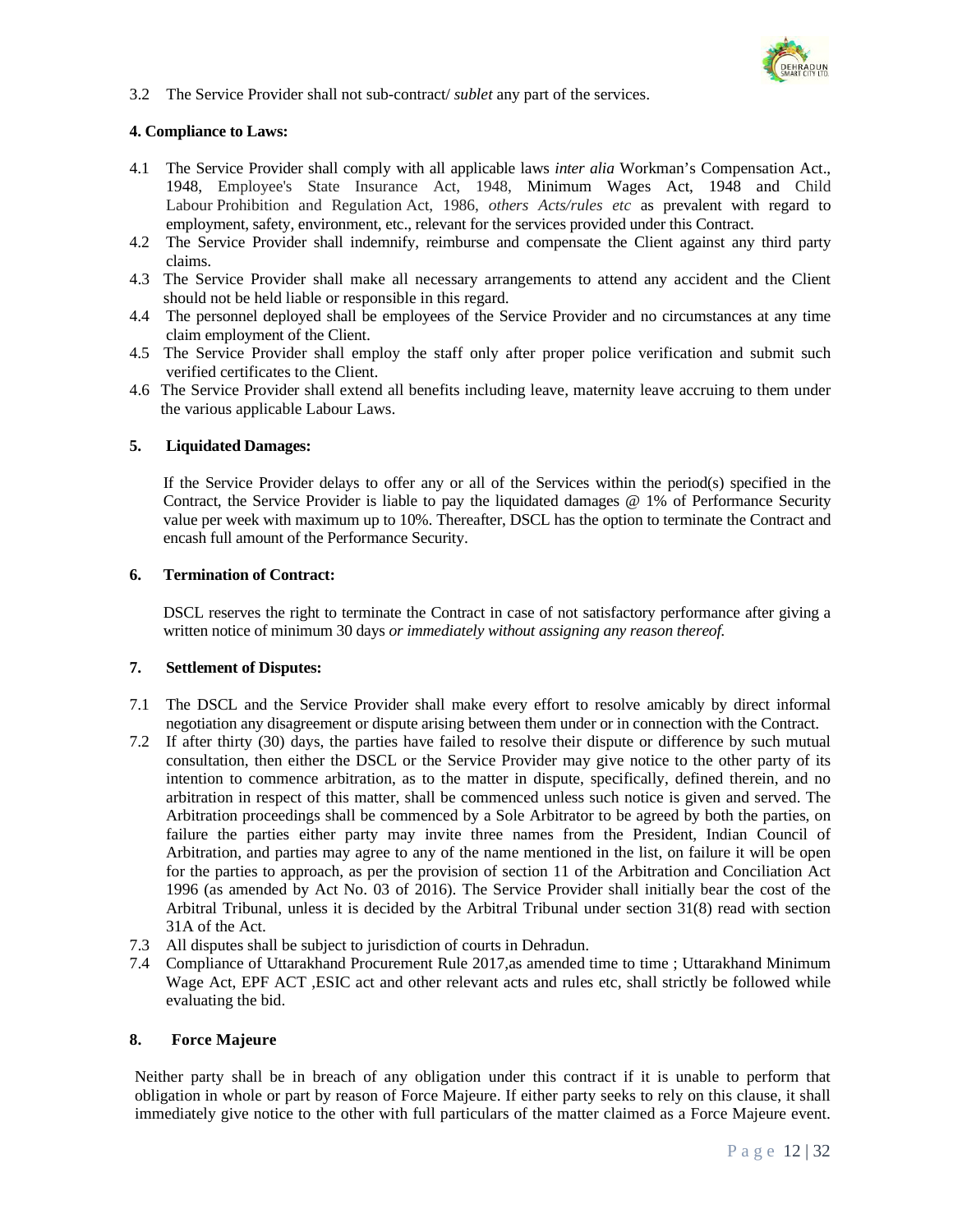

The parties so affected shall take all reasonable steps to remedy the failure to perform and to keep the other party informed of the steps being taken to mitigate the effects of Force Majeure. In the event of Force Majeure lasting for more than three months, either party may, following consultation with the other give a notice of termination.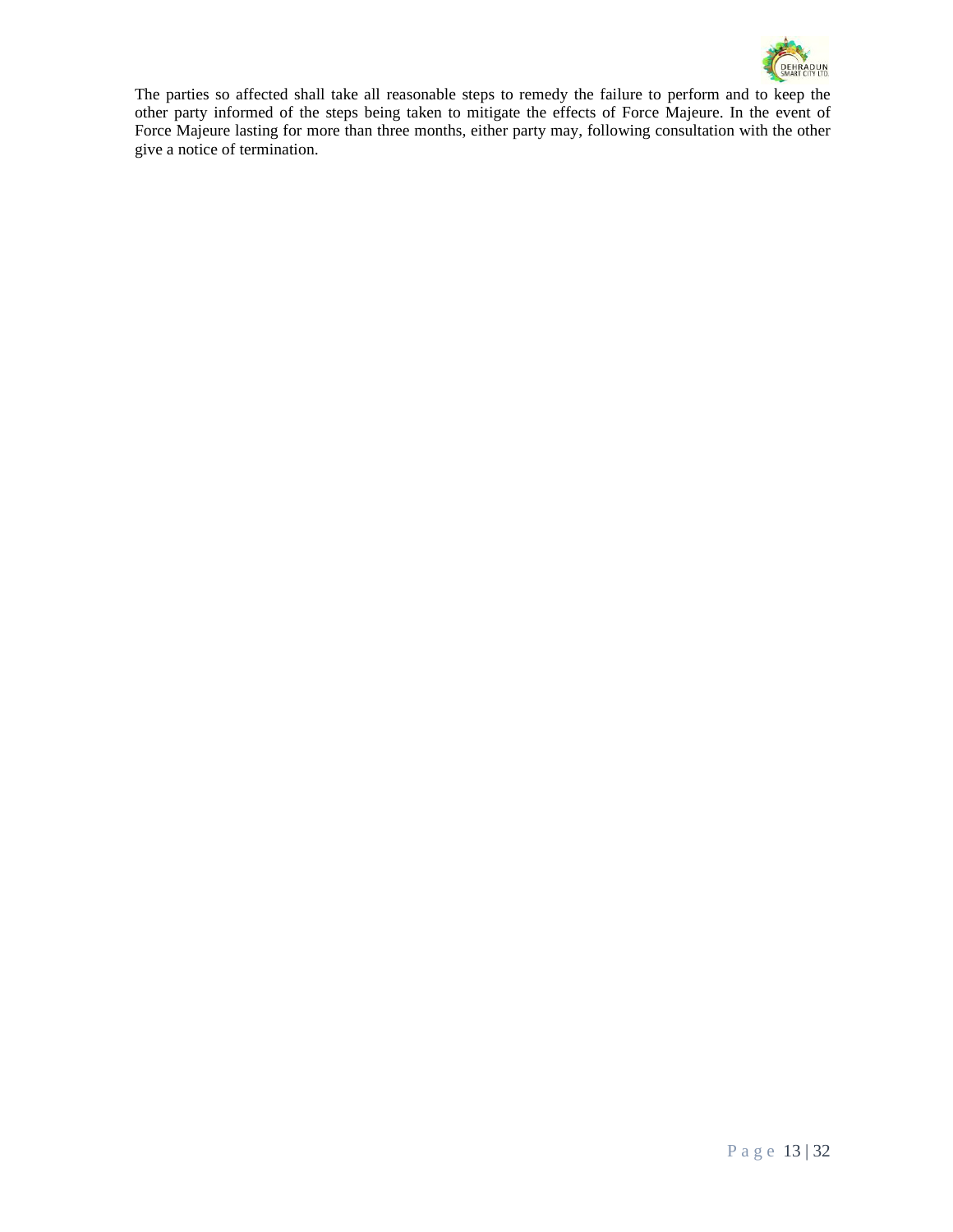

# **SCHEDULE OF REQUIREMENTS**

| Sr.<br>No.               | <b>Staff Position</b>                                   | <b>Tentative</b><br>Requirement<br>(Nos.) | <b>Min Qualification</b>                                                                                                                                                                                                                               |
|--------------------------|---------------------------------------------------------|-------------------------------------------|--------------------------------------------------------------------------------------------------------------------------------------------------------------------------------------------------------------------------------------------------------|
| $\mathbf{1}$             | to CEO<br><b>PS</b><br>and<br>ACEO/Stenographer         | 02                                        | Graduate<br>computerskill shorthand-80<br>with<br>wp min English, 80 wpm in<br>100<br>to<br>Hindi. Typing speed minimum 5000 kdph in<br>English and 4000 kdph in Hindi with 2 years of<br>Experience. English proficiency will be given<br>preference. |
| $\overline{2}$           | Junior<br>Engineer<br>(TT)                              | 01                                        | Diploma in Information Technology with<br>minimum experience of 5 years preferably in<br>Govt./PSUs.                                                                                                                                                   |
| 3                        | <b>Account Assistant</b>                                | 01                                        | with at least 04 years'<br>experience<br><b>B.Com</b><br>accounting. Preference<br>computerized<br>for<br>experience with Govt. Dept. /Project.                                                                                                        |
| $\overline{\mathcal{L}}$ | Office<br>Assistant<br>Data<br>Entry<br>cum<br>Operator | 05                                        | Graduate with computer skill and more than 2<br>years' experience in Computer and Office<br>related works. Good English and bilingual<br>typing preferred.                                                                                             |
| 5                        | Multi-Purpose Worker/<br>Attendant                      | 05                                        | Intermediate<br>preference for<br>experience<br>with Govt. Dept/Project, in capacity of office<br>attendant.                                                                                                                                           |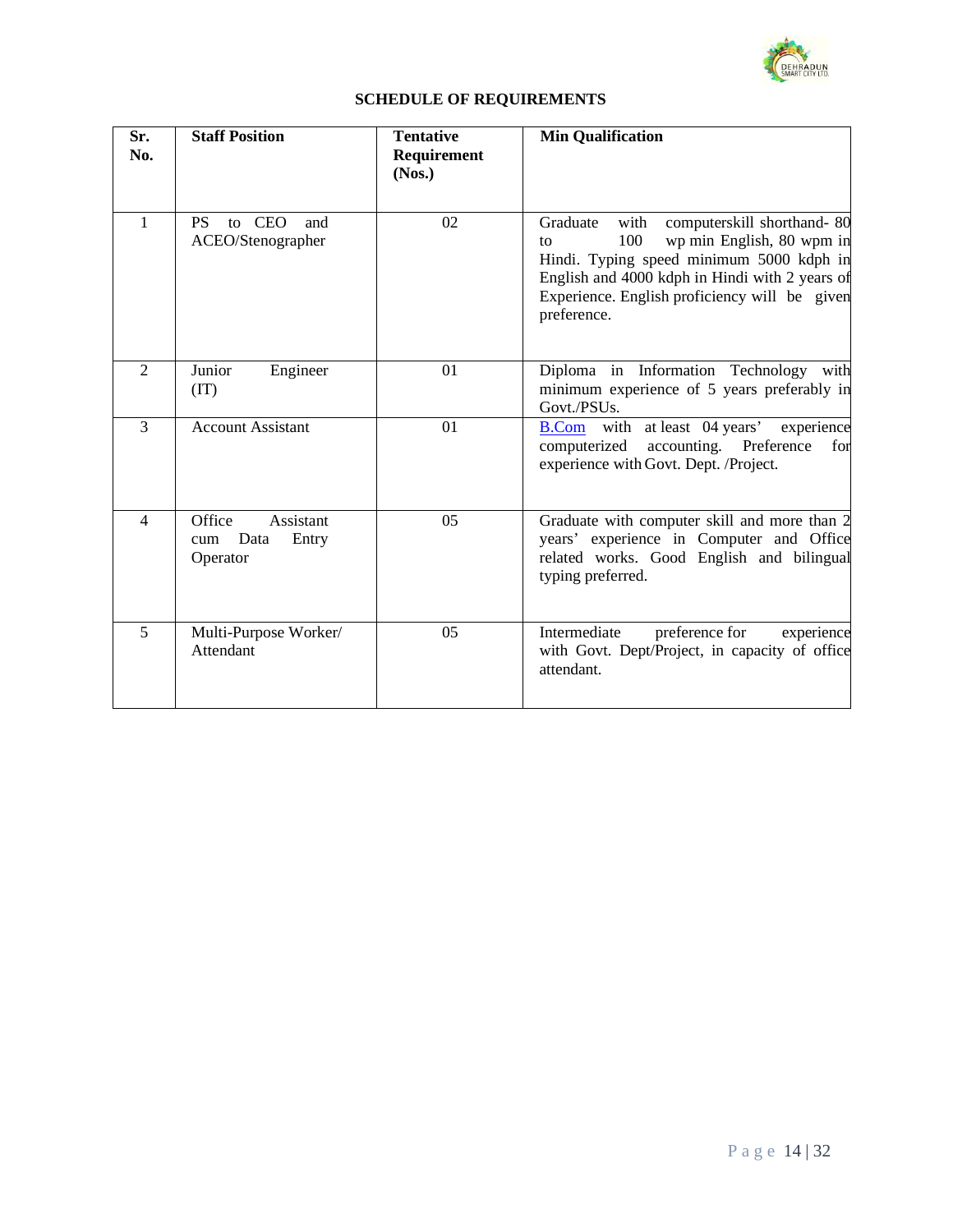

# **A. Letter of Technical Bid**

(To be submitted and signed by the Bidder's authorized signatory)

Ref: Date: Date: Date: Date: Date: Date: Date: Date: Date: Date: Date: Date: Date: Date: Date: Date: Date: Date: Date: Date: Date: Date: Date: Date: Date: Date: Date: Date: Date: Date: Date: Date: Date: Date: Date: Date: D

To The Chief Executive Officer (CEO), Dehradun Smart City Limited (DSCL) 777, Saatvik Tower, Rajendra Nagar, Kaulagarh Road, Dehradun – 248001, Uttarakhand

**Sub: Request for Proposal for Hiring of Recruitment Agency for Supply of Manpower to Dehradun Smart City Limited for a Period of Two Years through E-Procurement**.

**Sir,** 

1. Being duly authorized to represent and act for and on behalf of.............................

 .................................................... (Hereinafter referred to as "the applicant"), and having studied and fully understood all the information provided in the Tender document, the undersigned hereby apply as a Bidder for *"Request for Proposal for Hiring of Recruitment Agency for Supply of Manpower to Dehradun Smart City Limited for a Period of Two Years through E-Procurement"* according to the terms & conditions of the Tender Document issued by DSCL.

2. Our Technical & Financial Bids are as per the requisite formats along with the supporting documents, duly filled and signed on each page are enclosed in separate sealed envelopes as specified.

3. The Bid Security/Bid Security Declaration is enclosed in the Envelope 1 marked "Bid Security deposit".

4. DSCL and its authorized representatives are hereby authorized to conduct any inquiries / investigation to verify the statements, documents and information submitted in connection with the application and to seek clarification from our banker regarding any financial and technical aspects. This letter of application will also serve as authorization to any individual or authorized representative of any institution referred to the supporting information, to provide such information deemed necessary and requested by you to verify statements and information provided in the application or with regard to the resources, experience and competence of the applicant.

5. DSCL and its authorized representatives may contact the following persons for any further information:

Name of the person (s): ............

Address: ………………….

Phone: .................

Fax: ............................

6. This application is made with full understanding that:

(a) DSCL reserve the right to reject or accept any Bid, cancel the bidding process, and / or reject all Bids.

(b) DSCL shall not be liable for any of the above actions and shall be under no obligation to inform the applicant of the same.

7. We, the undersigned declare the statements made and the information provided in the duly completed application forms enclosed, as complete, true and correct in every detail.

8. We hereby confirm that we have read, understood and accepted all the detailed terms and conditions of this Tender document including all amendments and Project related Information as required for the Bid.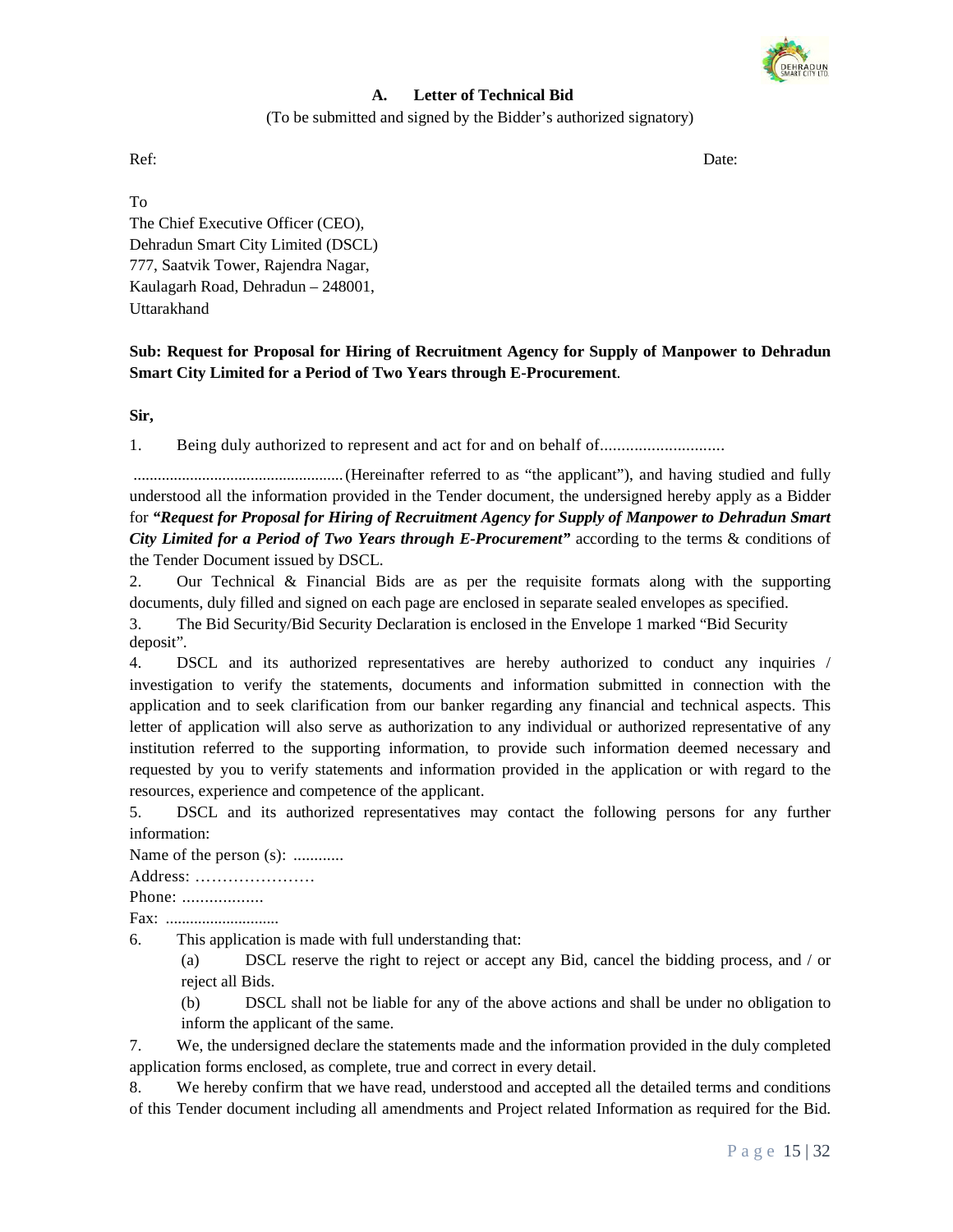

We have also visited the proposed project sites and surroundings, for the assessment and have made our own due diligence and assessment regarding the project.

9. We agree to keep our Bid valid for one hundred twenty (120) days from the last date of submission of bid thereof and not to make any modifications in its terms and conditions not acceptable to the DSCL. Should this Bid be accepted, we hereby agree to abide by and fulfil all the terms, conditions and provisions of the aforesaid documents.

10. This application is made with the full understanding that the validity of bid submitted by us will be subject to verification of all information, terms and conditions submitted at the time of bidding and its final acceptance by DSCL. We agree that, without prejudice to any other right or remedy, DSCL shall be at liberty to forfeit the said Bid Security absolutely.

Authorized signatory Date: Name and seal of Bidder:

Place: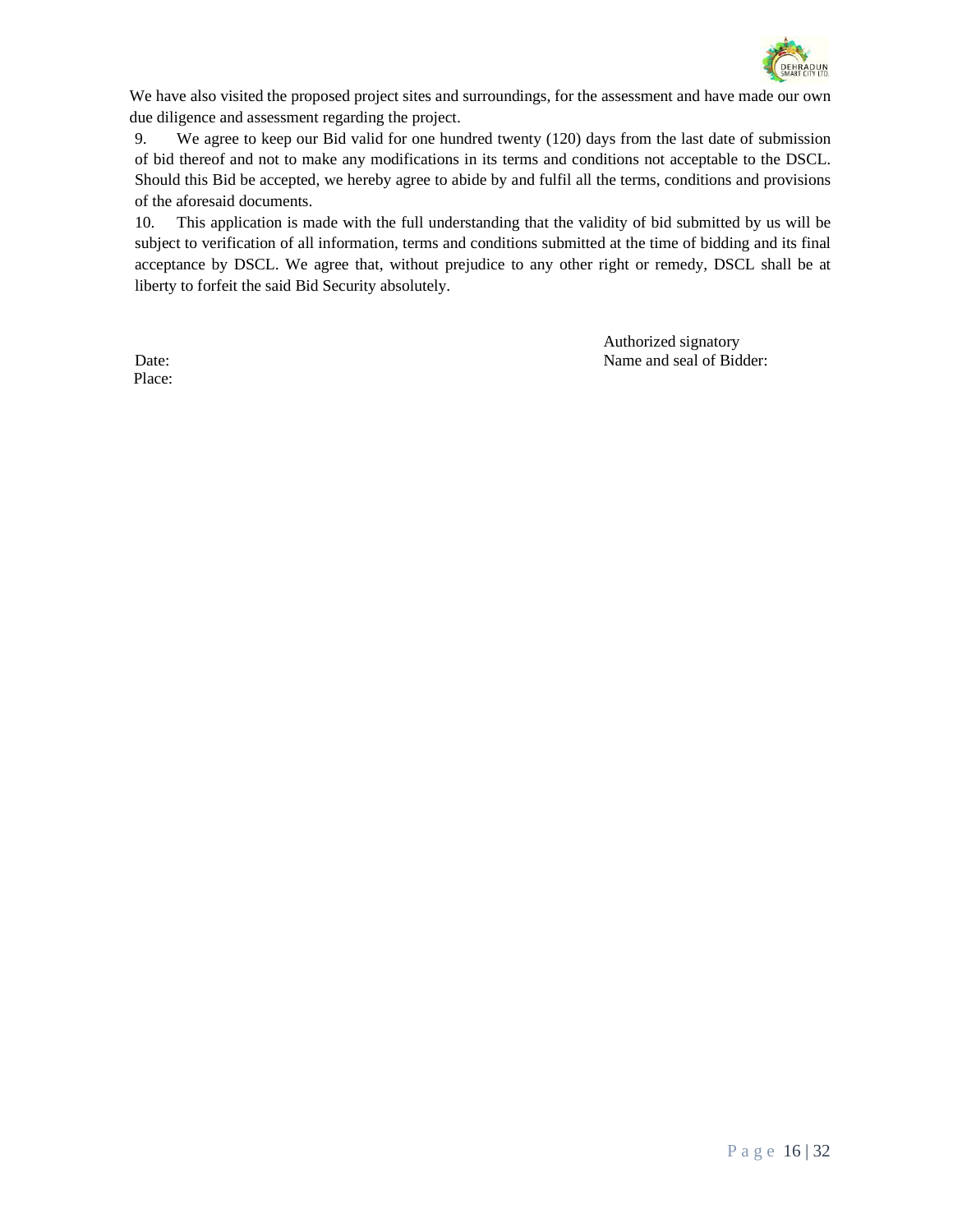

# **B. General Information on Bidder's Organization**

(a) Name:

(b)Address :

(c) Address of the corporate headquarters and its branch office(s), if any, in India :

| S.  | <b>Particulars</b>                    | Details |
|-----|---------------------------------------|---------|
| No. |                                       |         |
| 1.  | Name of the Bidder                    |         |
| 2.  | Address of the Bidder                 |         |
| 3.  | Bidder<br>Incorporation status of the |         |
|     | (Company Firm) (Relevant Certificate  |         |
|     | to be submitted in Technical Bid)     |         |
| 4.  | Year of Establishment                 |         |
| 5.  | Valid GST registration No. (Copy of   |         |
|     | certificate to attached)              |         |
| 6.  | Permanent Account No. (PAN) (Copy     |         |
|     | of PAN card to be attached)           |         |
| 7.  | Name and Designation of Contact       |         |
|     | Person to whom all references to be.  |         |
|     | made regarding this Bid               |         |
| 8.  | Telephone No. (With STD Code)         |         |
| 9.  | E-mail ID of Contact Person           |         |
| 10. | Website if any                        |         |

# Signed

### **(Name of the Authorized Signatory)**

For and on behalf of

### **(Name of the bidder)**

Designation:

Place:

Date:

# **To be enclosed:**

- 1. Documents certifying Bidder's legal status i.e. Certificate of incorporation /registration.
- 2. Latest brochures/ organization profiles, etc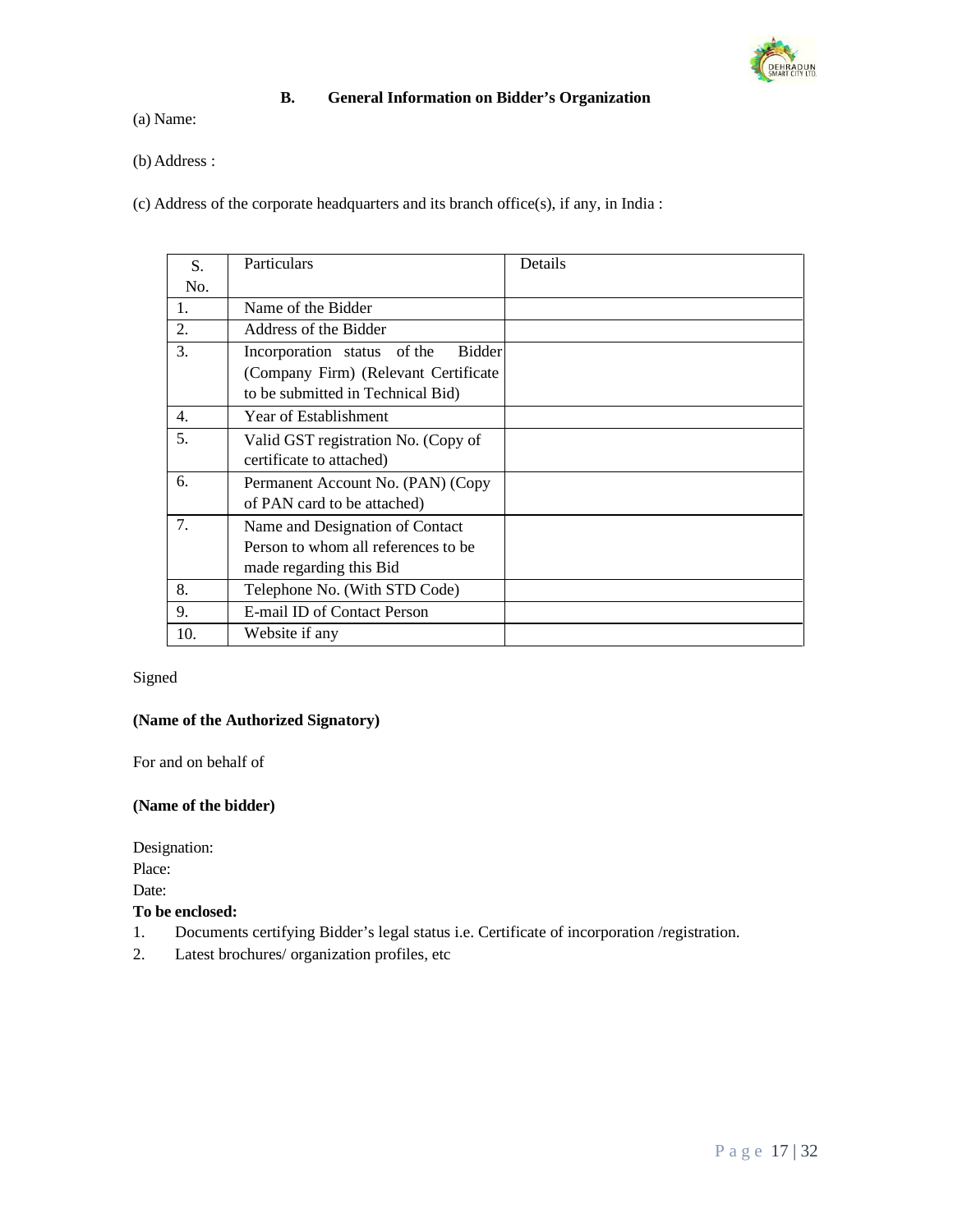

# **C. Format for Financial Information of Bidder's Organization**  (To be submitted and signed by the Bidder's authorized signatory)

Ref: Date: Date: Date: Date: Date: Date: Date: Date: Date: Date: Date: Date: Date: Date: Date: Date: Date: Date: Date: Date: Date: Date: Date: Date: Date: Date: Date: Date: Date: Date: Date: Date: Date: Date: Date: Date: D

To The Chief Executive Officer (CEO), Dehradun Smart City Limited (DSCL) 777, Saatvik Tower, Rajendra Nagar, Kaulagarh Road, Dehradun – 248001, Uttarakhand

*Sub:* **Request for Proposal for Hiring of Recruitment Agency for Supply of Manpower to Dehradun Smart City Limited for a Period of Two Years through E-Procurement.**

**Sir,** 

We hereby submit our Financial Information for the captioned project.

| S.No.                                                     | <b>Parameters</b>     | FY 2018-19 | <b>FY 2019-20</b> | FY 2020-21 |
|-----------------------------------------------------------|-----------------------|------------|-------------------|------------|
|                                                           | Annual turnover       |            |                   |            |
|                                                           | In INR.               |            |                   |            |
|                                                           | Net Worth / Financial |            |                   |            |
|                                                           | <b>Standing</b>       |            |                   |            |
| Average annual turnover for the last three financial year |                       |            |                   |            |

Note: To be certified by Statutory Auditor/ Chartered Accountant with UDIN.

Place:

Authorized signatory Date: Name and seal of Bidder: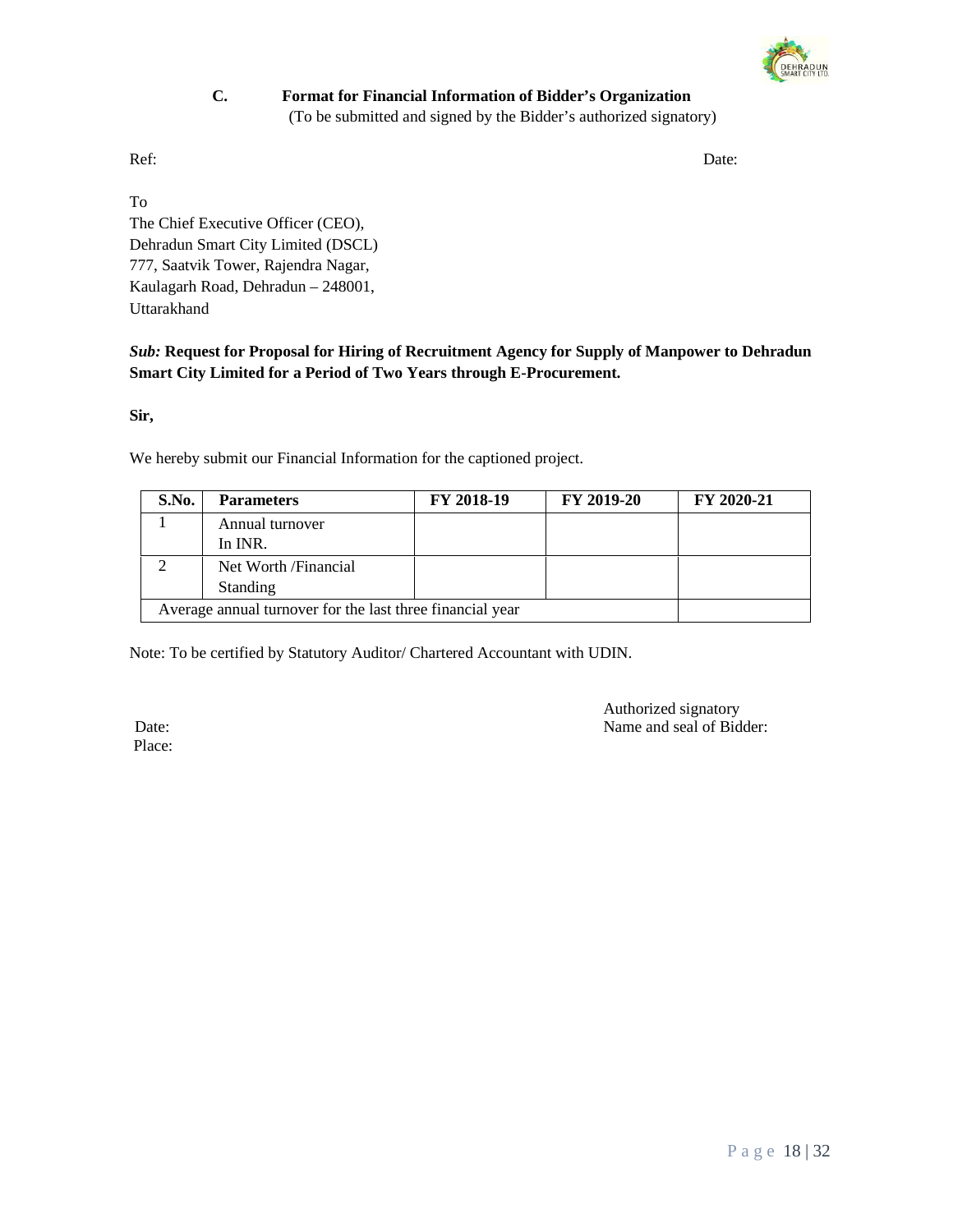

# **D. Format for Completed Project Experience in similar nature during last Three Years**

(To be submitted and signed by the Bidder's authorized signatory)

Ref: Date: Date: Date: Date: Date: Date: Date: Date: Date: Date: Date: Date: Date: Date: Date: Date: Date: Date: Date: Date: Date: Date: Date: Date: Date: Date: Date: Date: Date: Date: Date: Date: Date: Date: Date: Date: D

To The Chief Executive Officer (CEO), Dehradun Smart City Limited (DSCL) 777, Saatvik Tower, Rajendra Nagar, Kaulagarh Road, Dehradun – 248001, Uttarakhand

*Sub:* **Request for Proposal for Hiring of Recruitment Agency for Supply of Manpower to Dehradun Smart City Limited for a Period of Two Years through E-Procurement.**

**Sir,** 

We hereby submit our project experience for the captioned project.

|                             | S.No. Description of Project/<br><b>Scope of Work</b> | Details and<br>Number of<br>items supplied | Name of the<br><b>Client</b> | Contract<br>Period | <b>Agency</b><br><b>Charges/Fee</b><br><b>Earned</b><br>$(Rs$ in<br>Lakh) |
|-----------------------------|-------------------------------------------------------|--------------------------------------------|------------------------------|--------------------|---------------------------------------------------------------------------|
|                             |                                                       |                                            |                              |                    |                                                                           |
| $\mathcal{D}_{\mathcal{L}}$ |                                                       |                                            |                              |                    |                                                                           |
| 3                           |                                                       |                                            |                              |                    |                                                                           |
| 4                           |                                                       |                                            |                              |                    |                                                                           |
| 5                           |                                                       |                                            |                              |                    |                                                                           |

Supporting documents such as copies of Work Order/Contracts/LoAs/Completion Certificate/end user certificate to attached. Assignments which are not supported by documentary evidence shall not be considered for evaluation.

Authorized signatory Date: Name and seal of Bidder:

Place: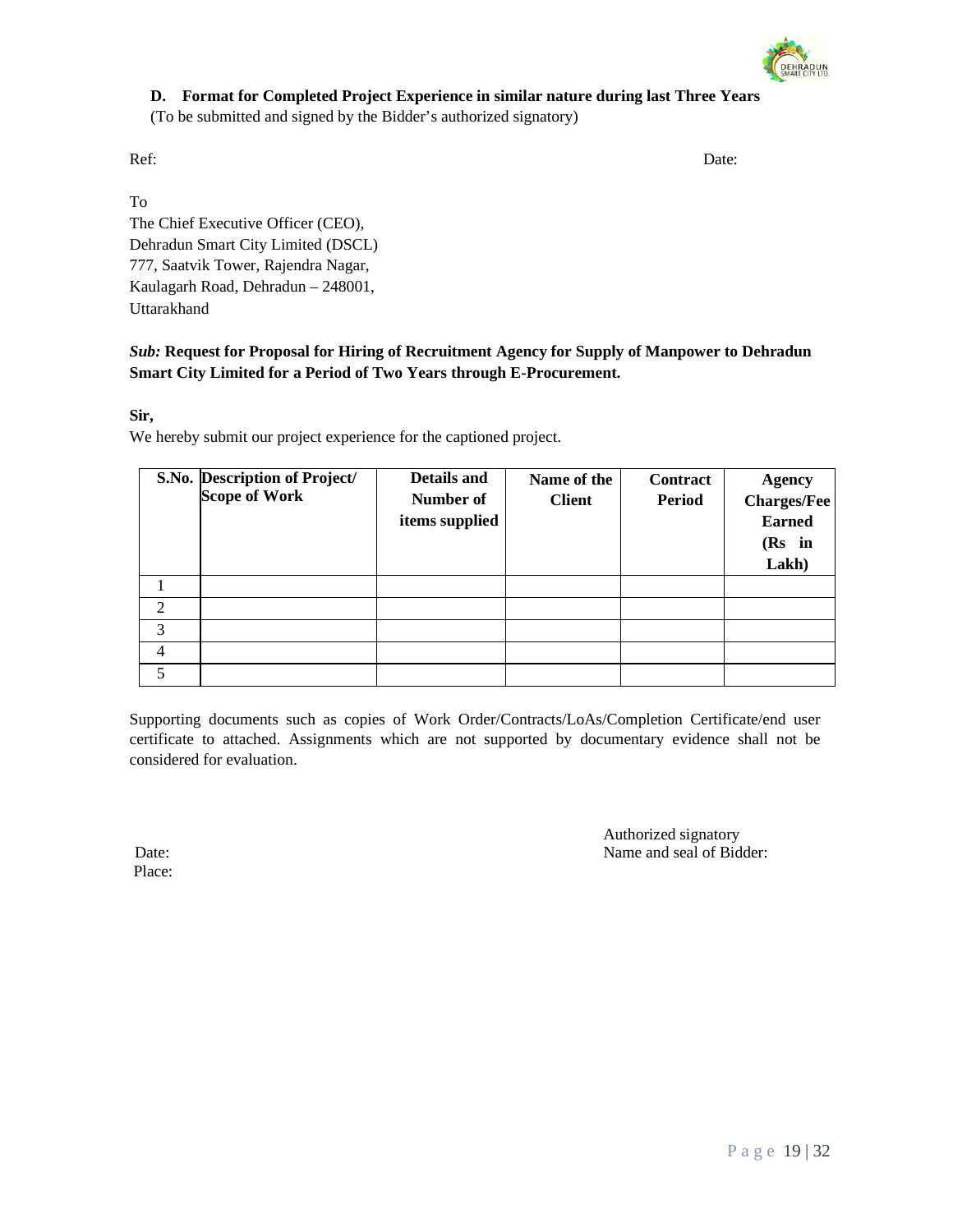

# **E. AFFIDAVIT FOR CORRECTNESS OF BID**

(To be given by the Bidder on non judicial Stamp Paper of Rs. 100/-)

| solemnly affirm and state as under: |  |
|-------------------------------------|--|

**1. That** I am the authorized signatory of ....................... .(insert name of company) (hereinafter referred to as "Bidder") and I am duly authorized by the Board of Directors of the Bidder to swear and depose this Affidavit on behalf of the bidder.

**2.** That I have submitted information with respect to our eligibility for the **Request for Proposal for Hiring of Recruitment Agency for Supply of Manpower to Dehradun Smart City Limited for a Period of Two Years through E-Procurement** (hereinafter referred to as "Project") and I further state that all the said information submitted by us is accurate, true and correct and is based on our records available with us.

**3. That** I hereby affirm to furnish any information, which may be requested by DSCL to verify our credentials/information provided by us under this Bid and as may be deemed necessary by DSCL.

**4. That** if any point of time till the completion of all the contractual obligations, in case DSCL requests any further/additional information regarding our financial and/or technical capabilities, or any other relevant information, I shall promptly and immediately make available such information accurately and correctly to the satisfaction of DSCL.

**5. That** I fully acknowledge and understand that furnishing of any false or misleading information by us in Bid shall entitle us to be disqualified from the tendering process for the said Project. The costs and risks for such disqualification shall be entirely borne by us.

**6.** That, we fully acknowledge and understand that in case any false or misleading information, as furnished by us in our Bid, is found at a later stage after the signing of the Contract Agreement amongst DSCL and ............................ . (Insert name of organization), it shall entitle DSCL to terminate the said signed Contract Agreement between the Parties. The costs and risks for such termination shall be entirely borne by us.

**7.** That all the terms and conditions of the Tender Document have been duly complied with.

### VERIFICATION:

I, the above named deponent, do verify that the contents of points 1 to 7 of this affidavit are true and correct to my knowledge. No part of it is false and nothing material has been concealed. Verified at .............................. , on this .......................... day of....................., 2022.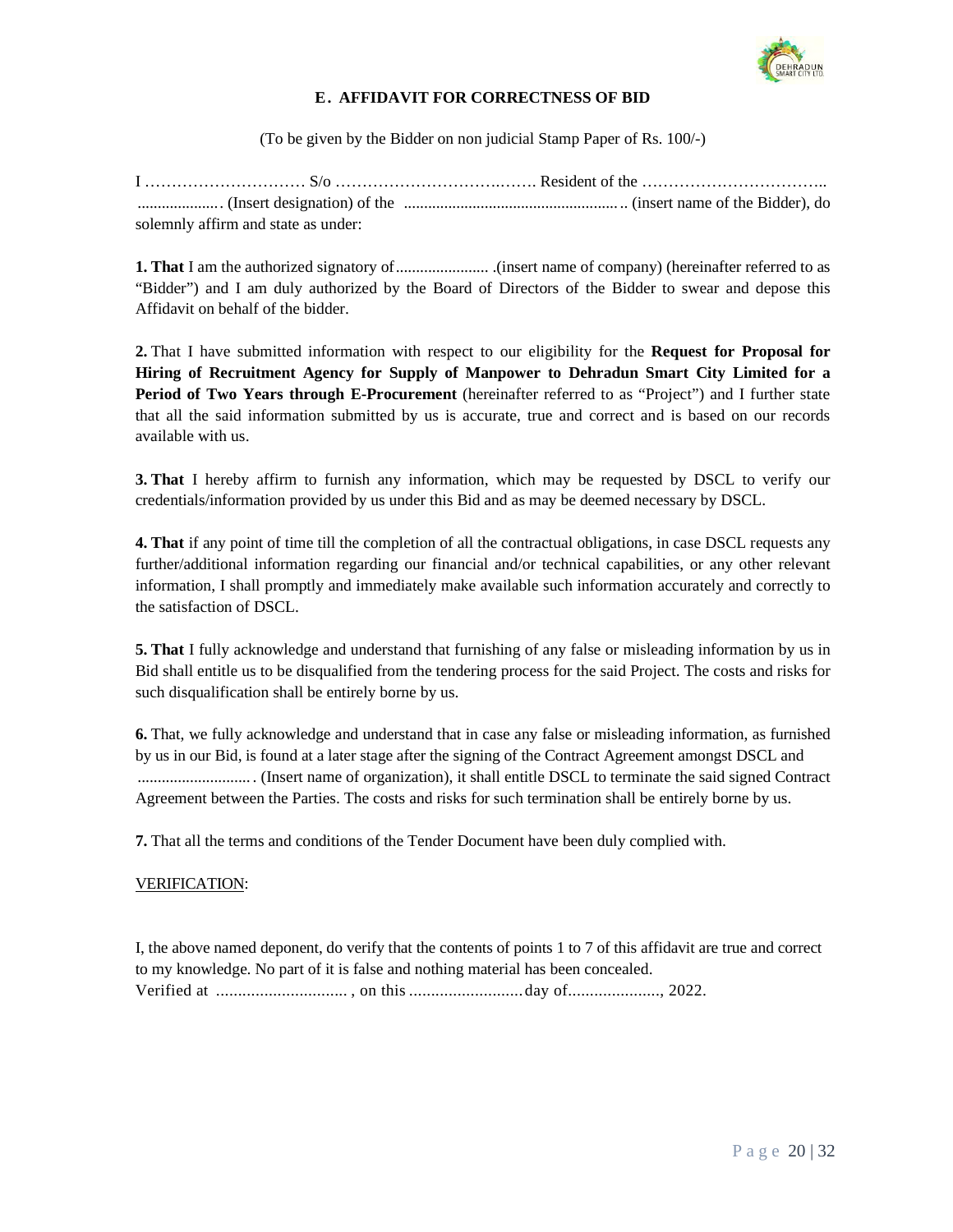

# **F. Format for Power of Attorney for Signing of Bid**

(To be given by the Bidder on non-judicial Stamp Paper of Rs. 100/-)

Know all men by these presents, we/ I ..................................................................... (Name and address of the registered office) do hereby constitute, appoint and authorize Mr./Ms....................... (name and residential address) as our attorney, to do in our name and on our behalf, all such acts, deeds and things necessary in connection with or incidental to our Bid for the Project envisaging **Request for Proposal for Hiring of Recruitment Agency for Supply of Manpower to Dehradun Smart City Limited for a Period of Two Years through E-Procurement** Uttarakhand in the country of India, including signing and submission of all documents and providing information/responses to DSCL, representing us in all matters before DSCL, and generally dealing with DSCL in all matters in connection with our Bid for the said Project.

We hereby agree to ratify all acts, deeds and things lawfully done by our said attorney pursuant to this Power of Attorney and that all acts, deeds and things done by our aforesaid attorney shall always be deemed to have been done by us.

For ......... Accepted

(Signature)

(Name, Title and address) of the Attorney

Note:

The mode of execution of the Power of Attorney should be in accordance with the procedure, if any, laid down by the applicable law and the charter documents of the executants (s) and when it is so required the same should be under common seal affixed in accordance with the required procedure.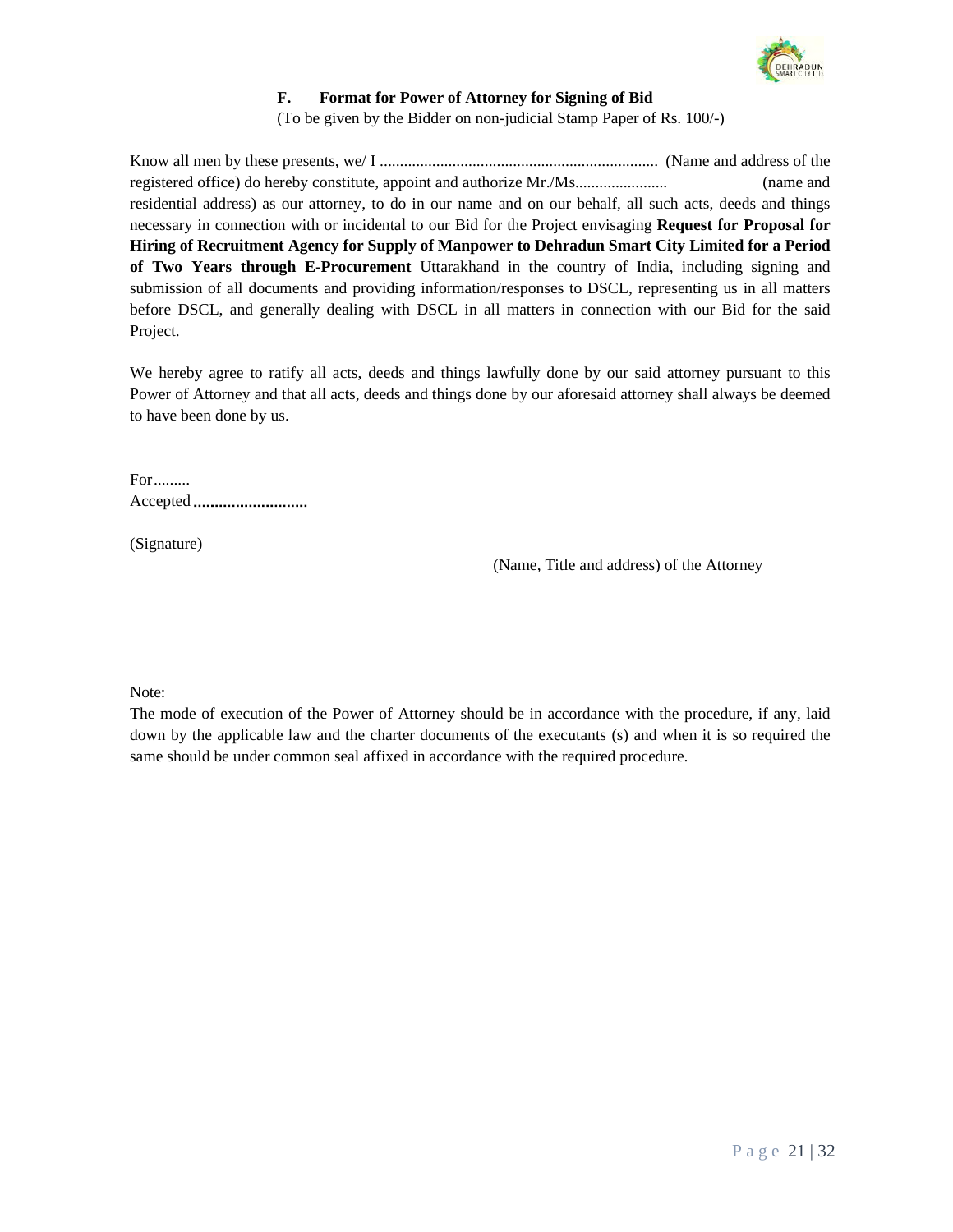

# **G. Form of Bid Security - Bank Guarantee**

*[Guarantor letterhead or SWIFT identifier code]*

Bank Guarantee No ................................. *[insert guarantee reference number]* Date ........................................ *[insert date of issue of the guarantee]*

WHEREAS, \_\_\_\_\_\_\_\_\_\_\_\_\_\_\_\_\_\_\_\_\_\_\_\_\_\_\_\_\_\_\_\_\_*[name of Bidder]* (hereinafter called "the Applicant") has submitted his Bid dated \_\_\_\_\_\_\_\_\_\_\_\_\_\_\_\_\_\_\_\_\_\_\_\_\_\_\_\_\_ *[date]* or will submit his Bid for the supply of  *\_\_\_\_\_\_\_\_\_\_\_\_\_\_\_\_\_\_\_\_\_\_\_\_\_\_\_\_\_\_\_\_\_\_\_\_\_\_\_\_\_\_ [name of Contract]* (hereinafter called "the Bid") under Invitation for Bids No............................*[insert number]* (hereinafter called "the IFB")

| KNOW ALL PEOPLE by these presents that We |                                                             | [name of bank] of                                                          |
|-------------------------------------------|-------------------------------------------------------------|----------------------------------------------------------------------------|
|                                           |                                                             | <i>[name of country]</i> having our registered office at                   |
|                                           |                                                             | (hereinafter called "the Bank") are bound unto                             |
|                                           |                                                             | <i>[name of Purchaser]</i> (hereinafter called "the Purchaser") in the sum |
| of                                        |                                                             | for which payment well and truly to be made to the said Purchaser the Bank |
|                                           | binds itself, his successors and assigns by these presents. |                                                                            |

SEALED with the Common Seal of the said Bank this \_\_\_\_\_\_\_\_\_ day of \_\_\_\_\_\_\_\_\_\_\_ 20\_\_\_\_.

THE CONDITIONS of this obligation are:

(1) If after Bid opening the Applicant (a) withdraws his bid during the period of Bid validity specified in the Letter of Bid;

or

- (2) If the Applicant having been notified of the acceptance of his bid by the Purchaser during the period of Bid validity:
- (a) fails or refuses to execute the Contract Agreement in accordance with the Instructions to Bidders, if required; or
- (b) fails or refuses to furnish the Performance Security, in accordance with the Instruction to Bidders.

we undertake to pay to the Purchaser up to the above amount upon receipt of his first written demand, without the Purchaser having to substantiate his demand, provided that in his demand the Purchaser will note that the amount claimed by him is due to him owing to the occurrence of one or any of the four conditions, specifying the occurred condition or conditions.

This Guarantee will remain in force up to and including the date \_\_\_\_\_\_\_\_\_\_\_\_\_\_\_\_\_\_\_\_\_\_\_\_\_\_\_ days after the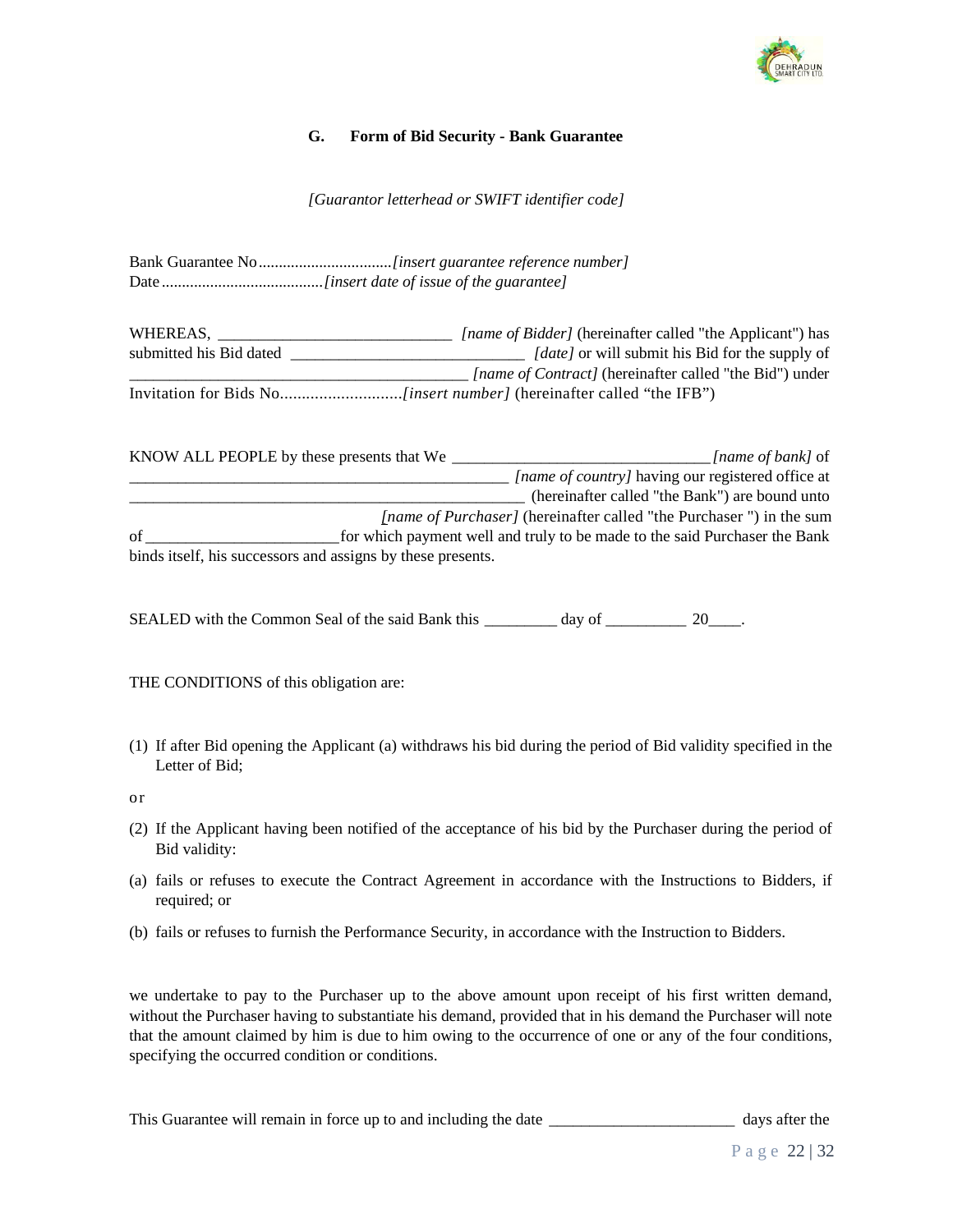

deadline for submission of Bids as such deadline is stated in the Instructions to Bidders or as it may be extended by the Purchaser, notice of which extension(s) to the Bank is hereby waived. Any demand in respect of this guarantee should reach the Bank not later than the above date.

DATE SIGNATURE OF THE BANK

WITNESS SEAL

[Signature, name, and address]

*Note: All italicized text (including footnotes) is for use in preparing this form and shall be deleted from the final product.*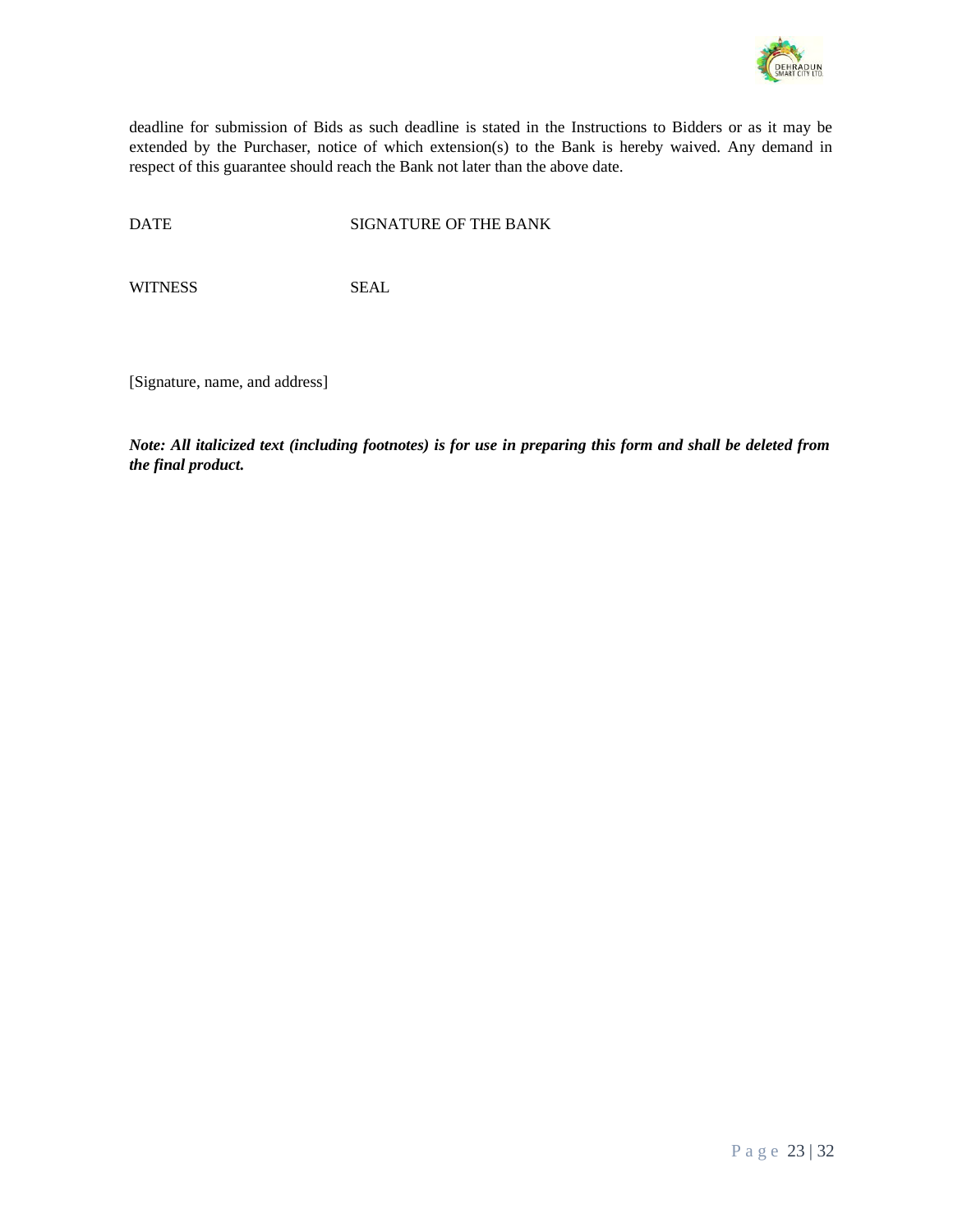

### **H. Performance Security - Bank Guarantee**

*[Guarantor letterhead or SWIFT identifier code]*

Performance Guarantee No ................................ *[insert guarantee reference number]*  Date...............................*[insert date of issue of the guarantee]*

To: *\_\_\_\_\_\_\_\_\_\_\_\_\_\_\_\_\_\_\_\_\_\_\_\_\_\_\_\_\_\_\_\_\_\_\_\_\_\_\_\_\_\_\_\_\_\_\_\_ [name of Purchaser]*

 *\_\_\_\_\_\_\_\_\_\_\_\_\_\_\_\_\_\_\_\_\_\_\_\_\_\_\_\_\_\_\_\_\_\_\_\_\_\_\_\_\_\_\_\_\_\_\_[address of Purchaser]* 

WHEREAS \_\_\_\_\_\_\_\_\_\_\_\_\_\_\_\_\_\_\_\_\_\_\_\_\_\_\_ *[name and address of Supplier]* (hereinafter called "the

Applicant") has undertaken, in pursuance of Contract No. \_\_\_\_\_ dated \_\_\_\_\_\_\_\_\_\_\_\_\_\_\_\_\_\_\_\_\_\_\_ to execute

*<i>Iname of Contract and brief description of Goods and related Services]* 

(hereinafter called "the Contract");

AND WHEREAS it has been stipulated by you in the said Contract that the Applicant shall furnish you with a Bank Guarantee by a recognized bank for the sum specified therein as security for compliance with his obligations in accordance with the Contract;

AND WHEREAS we have agreed to give the Applicant such a Bank Guarantee;

NOW THEREFORE we hereby affirm that we are the Guarantor and responsible to you, on behalf of the Applicant, up to a total of \_\_\_\_\_\_\_\_\_\_\_\_\_\_\_ *[amount of guarantee] \_\_\_\_\_\_\_\_\_\_\_\_\_\_\_\_\_\_\_\_\_\_\_\_\_\_\_\_\_ [in words]*, such sum being payable in the types and proportions of currencies in which the Contract Price is payable, and we undertake to pay you, upon your first written demand and without cavil or argument, any sum or sums within the limits of \_\_\_\_\_\_\_\_\_\_\_\_\_\_\_\_\_\_\_\_\_\_\_\_\_\_\_\_\_*[amount of guarantee]* as aforesaid without your needing to prove or to show grounds or reasons for your demand for the sum specified therein.

We hereby waive the necessity of your demanding the said debt from the Applicant before presenting us with the demand.

We further agree that no change or addition to or other modification of the terms of the Contract or of the Goods and related Services to be supplied there under or of any of the Contract documents which may be made between you and the Applicant shall in any way release us from any liability under this guarantee, and we hereby waive notice of any such change, addition or modification.

This guarantee shall be valid until ......................... (i.e.) 60 days following the Completion date of the

Contract including any warranty obligations, and any demand for payment under it must be received by us at this office on or before that date.

Signature and seal of the guarantor

Name of Bank

Address \_\_\_\_\_\_\_\_\_\_\_\_\_\_\_\_\_\_\_\_\_ Date  $\_\_$ 

*Note: All italicized text (including footnotes) is for use in preparing this form and shall be deleted from the final product.*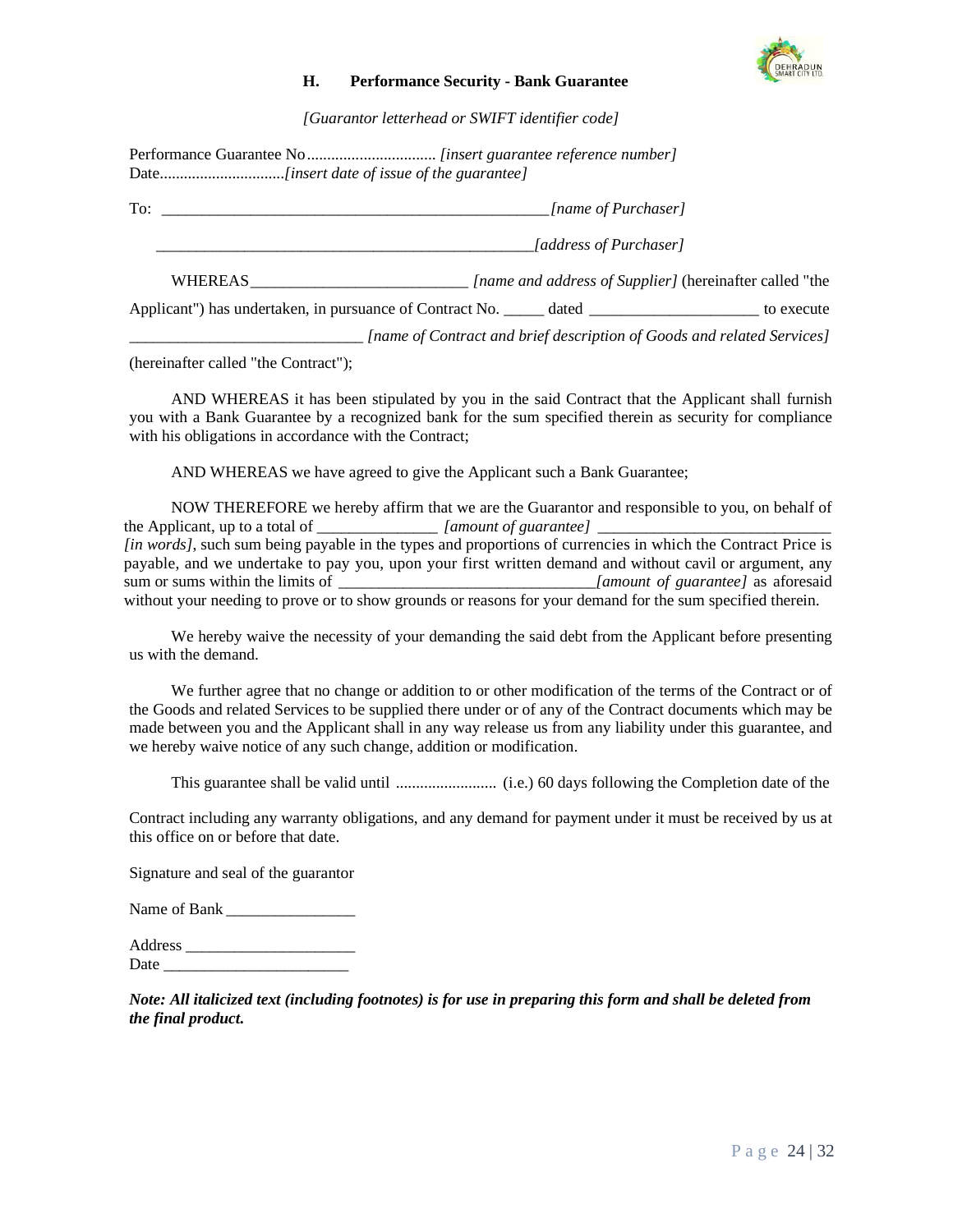

# **I- Fraud and Corrupt Practices**

### *(To be submitted on letter head of the organization)*

- 1) The Service Providers and their respective officers, employees, agents and advisers shall observe the highest standard of ethics during the Bidding Process. Notwithstanding anything to the contrary contained herein, DSCL may reject an Application without being liable in any manner whatsoever to the Service Providers if it determines that the Service Providers has, directly or indirectly or through an agent, engaged in corrupt practice, fraudulent practice, coercive practice, undesirable practice or restrictive practice in the Bidding Process.
- 2) Without prejudice to the rights of DSCL, if an Service Providers is found by DSCL to have directly or indirectly or through an agent, engaged or indulged in any corrupt practice, fraudulent practice, coercive practice, undesirable practice or restrictive practice during the Bidding Process, such Service Providers shall not be eligible to participate in any tender or proposal issued by DSCL or by any other agency of Government of Uttarakhand during a period of 2 (two) years from the date such Service Providers are found by DSCL to have directly or indirectly or through an agent, engaged or indulged in any corrupt practice, fraudulent practice, coercive practice, undesirable practice or restrictive practice, as the case may be.
- 3) For the purposes of this Clause 4, the following terms shall have the meaning hereinafter respectively assigned to them:

(a) "**Corrupt practice**" means (i) the offering, giving, receiving, or soliciting, directly or indirectly, of anything of value to influence the actions of any person connected with the Bidding Process (for avoidance of doubt, offering of employment to, or employing, or engaging in any manner whatsoever, directly or indirectly, any official of DSCL who is or has been associated in any manner, directly or indirectly, with the Bidding Process or the LOA or has dealt with matters concerning the Contract or arising therefrom, before or after the execution thereof, at any time prior to the expiry of one year from the date such official resigns or retires from or otherwise ceases to be in the service of DSCL, shall be deemed to constitute influencing the actions of a person connected with the Bidding Process); or (ii) save and except as permitted under sub clause (d) of Clause 1.2.6, engaging in any manner whatsoever, whether during the Bidding Process or after the issue of the LOA or after the execution of the Contract, as the case may be, any person in respect of any matter relating to the Work or the LOA or the Contract, who at any time has been or is a legal, financial or technical adviser of DSCL in relation to any matter concerning the Work;

b) "**Fraudulent practice**" means a misrepresentation or omission of facts or suppression of facts or disclosure of incomplete facts, in order to influence the Bidding Process;

(c) "**Coercive practice**" means impairing or harming or threatening to impair or harm, directly or indirectly, any person or property to influence any person's participation or action in the Bidding Process;

(d) "**Undesirable practice**" means (i) establishing contact with any person connected with or employed or engaged by DSCL with the objective of canvassing, lobbying or in any manner influencing or attempting to influence the Bidding Process; or (ii) having a Conflict of Interest; and

(e) "**Restrictive practice**" means forming a cartel or arriving at any understanding or arrangement among Service Providers with the objective of restricting or manipulating a full and fair competition in the Bidding Process.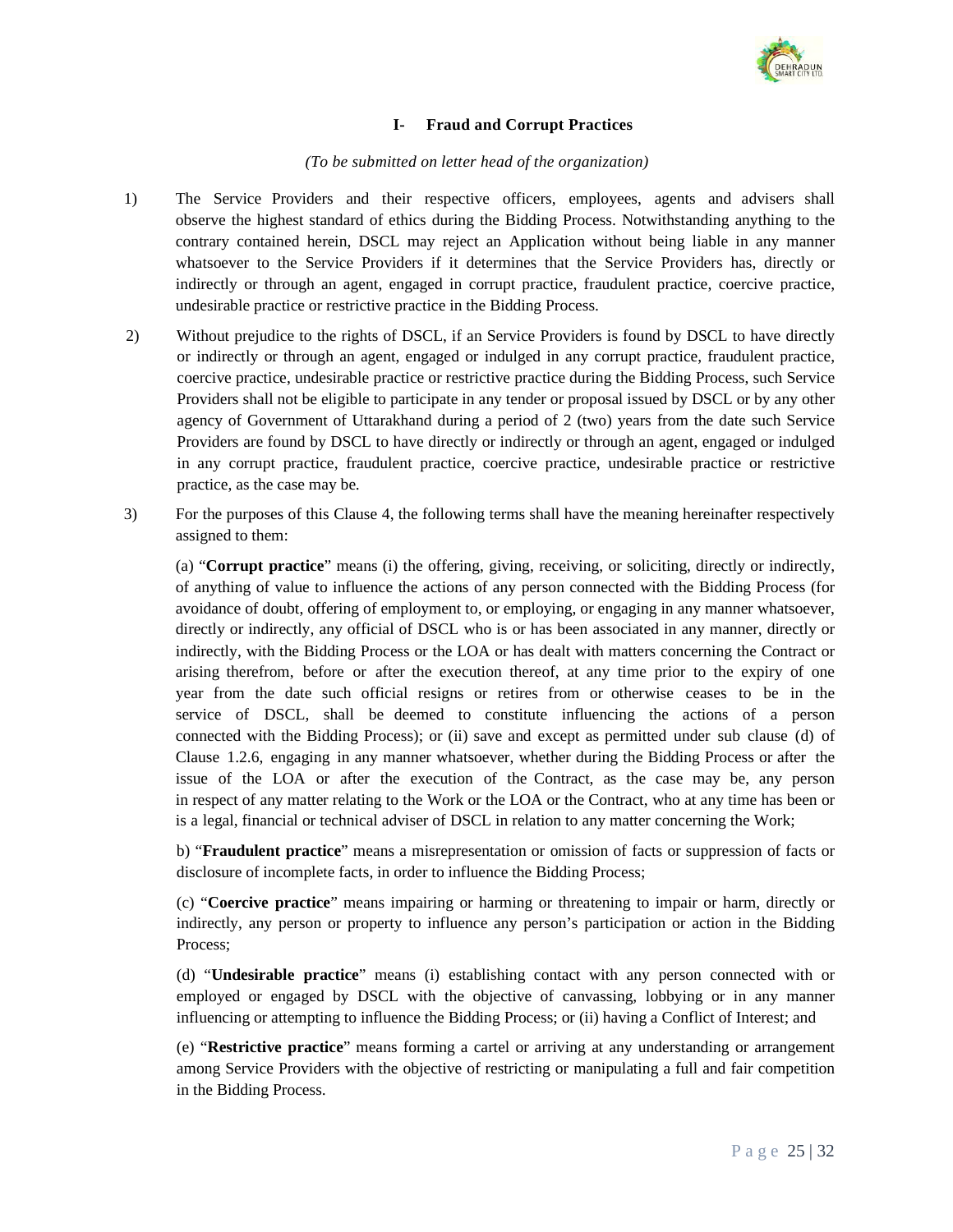

Dated this ……………………..Day of …………………., 2022.

Name of the Service Provider

…………………………………………….

Signature of the Authorised Person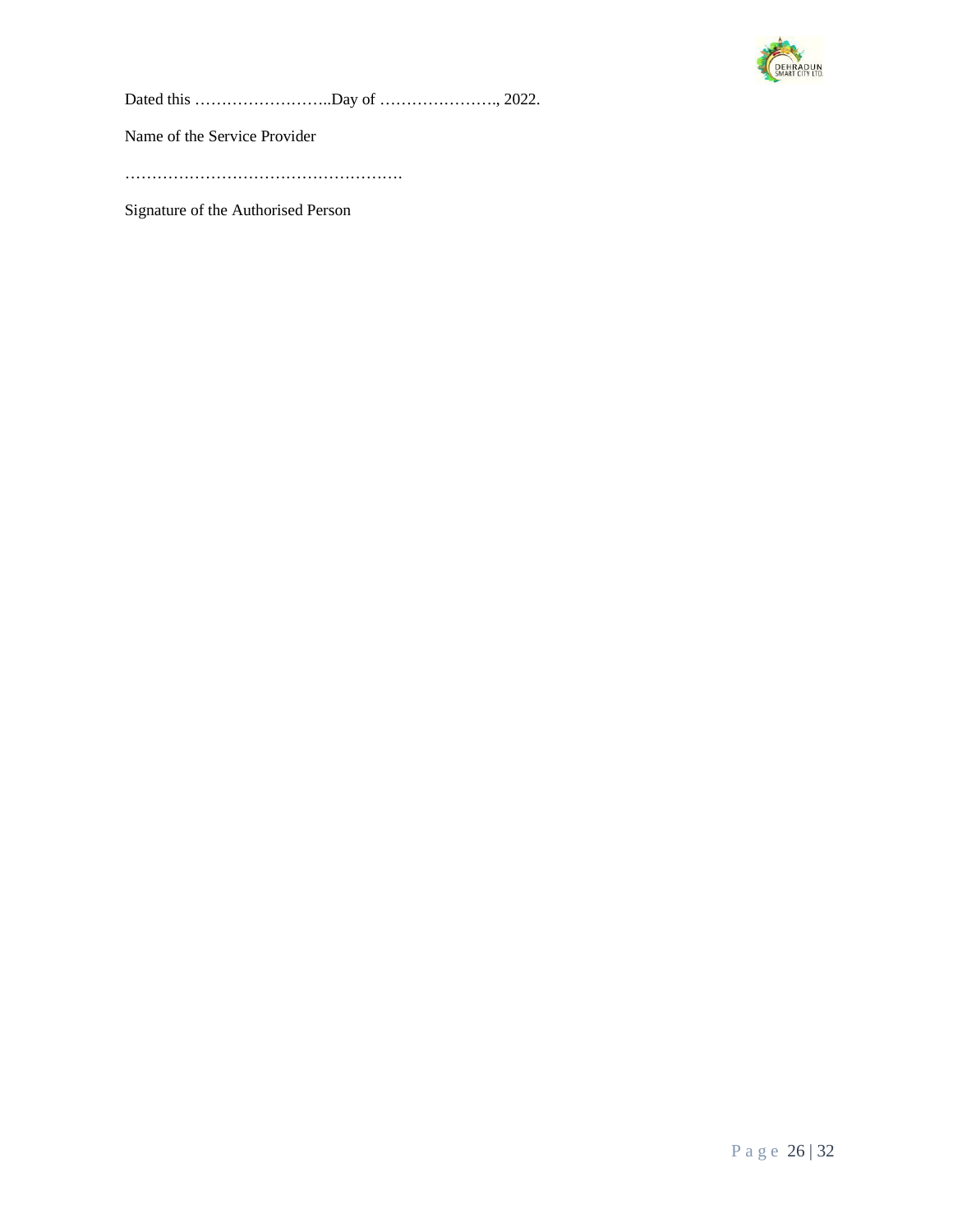

### **J - Debarment / Non-Blacklisting**

### **Format for affidavit certifying that Entity/Directors of Entity is not blacklisted**  (AFFIDAVIT BY THE BIDDER ON STAMP PAPER OF Rs. 10/- DULY ATTESTED NOTARY PUBLIC)

# *Affidavit*

1. I, Sh.  $S/\text{o Sh.}$  Working as  $\qquad$  of the firm namely M/s.

are duly authorized to apply for this Tender.

2. I/we, the undersigned, have read and understood the above detailed terms and conditions of RFP as well as Tender Notice and undertake to abide by them.

3. I/we undertake that that I/My firm/Company have not been blacklisted /debarred/ prosecuted by the Central/UT/State Government/Undertaking/ Board/ Corporation /Authority/Court of Law. Also, presently (on the date of submission of the tender) the effect of Blacklisting and prosecution is complete/over.

4. I/we hereby undertake that there are no pending dues to be deposited by the agency with any Government Department//Govt. Undertaking along or Board or Corporation or Organization/Public Sector Undertaking anywhere in the country, for any completed works.

5. Bidder shall also submit an undertaking that no FIR has been registered or charge sheet proceedings against the firm/partners of the firm or its director which is pending/ongoing in any court of law regarding execution of similar project/work executed/being executed and the company/firm/agency has not been blacklisted/debarred by any Govt. Institution/Board/ Corporation or any Authority since the last five years.

6. Verified that the contents of my affidavit/ undertaking are true and correct to the best of my knowledge and belief and nothing has been concealed therein.

Name of the Bidder

…………………………………………….

Signature & Name of the Authorized Person

Designation:

Date: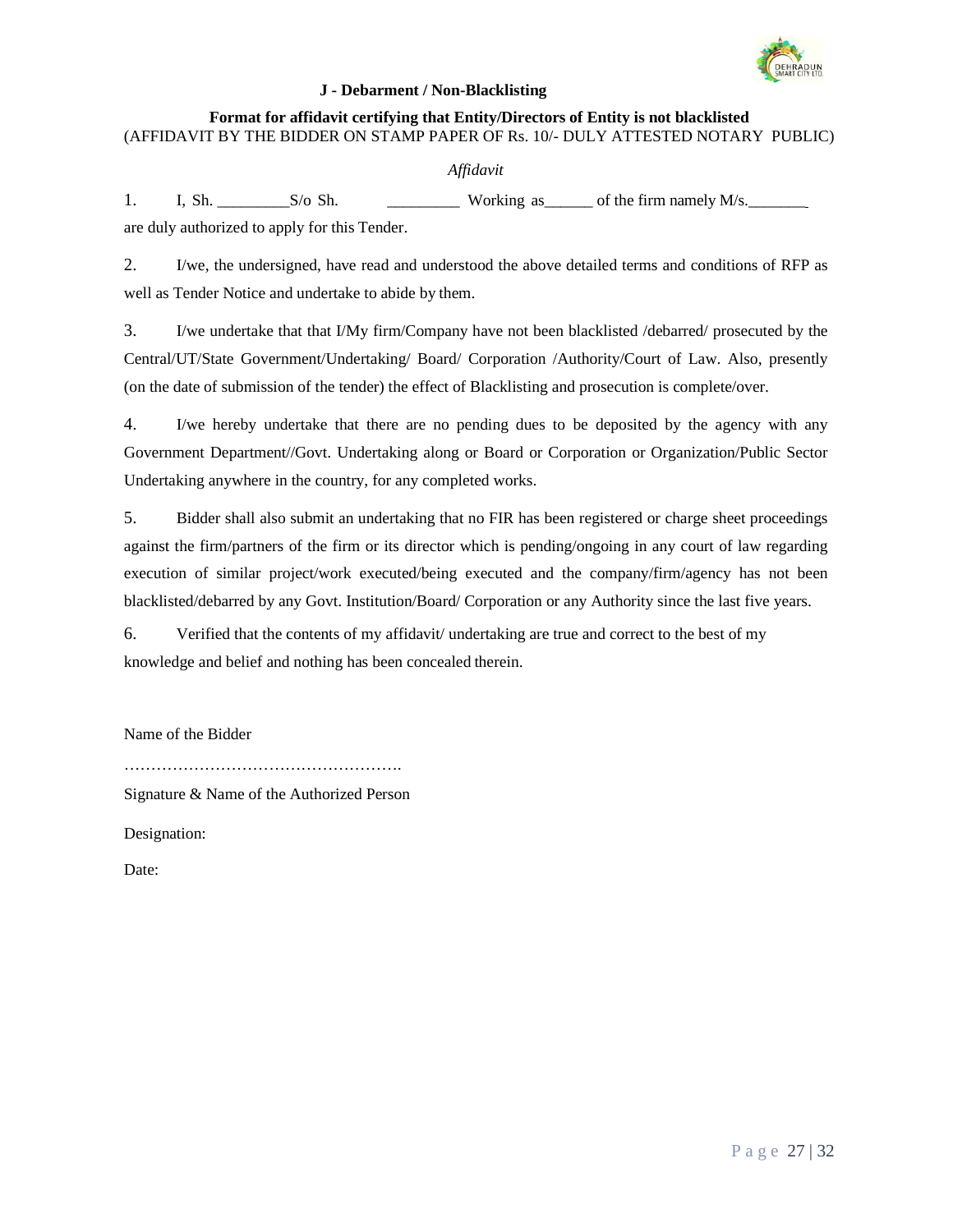

# **K- Format for Anti-Collusion Certificate**

# **Anti-Collusion Certificate**

- 1. We hereby certify and confirm that in the preparation and submission of this proposal, we have not acted in concert or in collusion with any other Service Provider or other person/s and also not done any act, deed or thing which is or could be regarded as anti-competitive.
- 2. We further confirm that we have not offered nor will offer any illegal gratification in cash or kind to any person or agency in connection with the instant proposal.

Dated this ……………………..Day of …………………., 2022

Name of the Service Provider

……………………………………………. Signature of the Authorised Person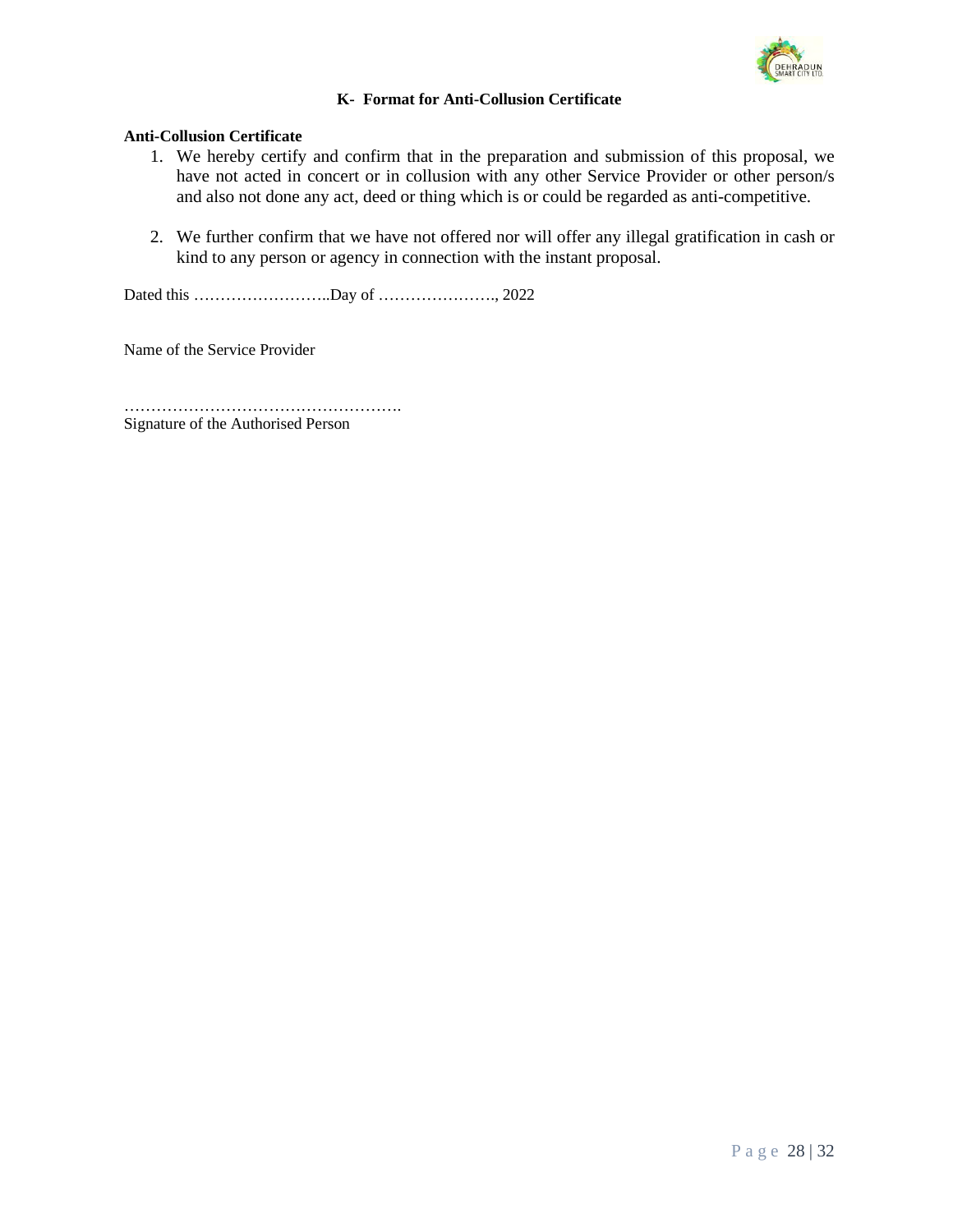

#### **Contract Agreement**

*[The successful Bidder shall fill in this form in accordance with the instructions indicated]* 

### THIS CONTRACT AGREEMENT is made

the *[ insert: number ]* day of *[ insert: month ]*, *[ insert: year ]*.

### **BETWEEN**

*(1) [ insert complete name of Purchaser ]*, a *[ insert description of type of legal entity, for example, an agency of the Ministry of .... of the Government of { insert name of Country of Purchaser }, or corporation incorporated under the laws of { insert name of Country of Purchaser } ]* and having its principal place of business at *[ insert address of Purchaser]* (hereinafter called "the Purchaser"), and

*(2) [ insert name of Supplier]*, a corporation incorporated under the laws of *[ insert: country of Supplier]* and having its principal place of business at *[ insert: address of Supplier ]* (hereinafter called "the Supplier").

WHEREAS the Purchaser invited bids for certain Goods and ancillary services, viz., *[insert brief description of Goods and Services]* and has accepted a Bid by the Supplier for the supply of those Goods and Services in the sum of *[insert Contract Price in words and figures, expressed in Rs]* (hereinafter called "the Contract Price").

### NOW THIS AGREEMENT WITNESSETH AS FOLLOWS:

 1. In this Agreement words and expressions shall have the same meanings as are respectively assigned to them in the Conditions of Contract referred to.

 2. The following documents shall constitute the Contract between the Purchaser and the Supplier, and each shall be read and construed as an integral part of the Contract Agreement. This Agreement shall prevail over all other contract documents: In the event of any discrepancy or inconsistency within the Contract documents, then the documents shall prevail in the order listed below.

- (a) The letter of Acceptance
- (b) this Contract Agreement
- (c) Letter of Bid Technical Part

(d) The Supplier's letter of Bid – Financial Part and original completed Schedules including Price Schedules

- (e) Conditions of Contract
- (f) Technical Requirements (including Schedule of Requirements and Technical Specifications)
- *(g) [Add here any other document(s)listed as part of contract]*

 3. In consideration of the payments to be made by the Purchaser to the Supplier as hereinafter mentioned, the Supplier hereby covenants with the Purchaser to provide the Goods and Services and to remedy defects therein in conformity in all respects with the provisions of the Contract.

 4. The Purchaser hereby covenants to pay the Supplier in consideration of the provision of the Goods and Services and the remedying of defects therein, the Contract Price or such other sum as may become payable under the provisions of the Contract at the times and in the manner prescribed by the Contract.

IN WITNESS whereof the parties hereto have caused this Agreement to be executed in accordance with the laws of *[insert the name of the Contract governing law country]* on the day, month and year indicated above.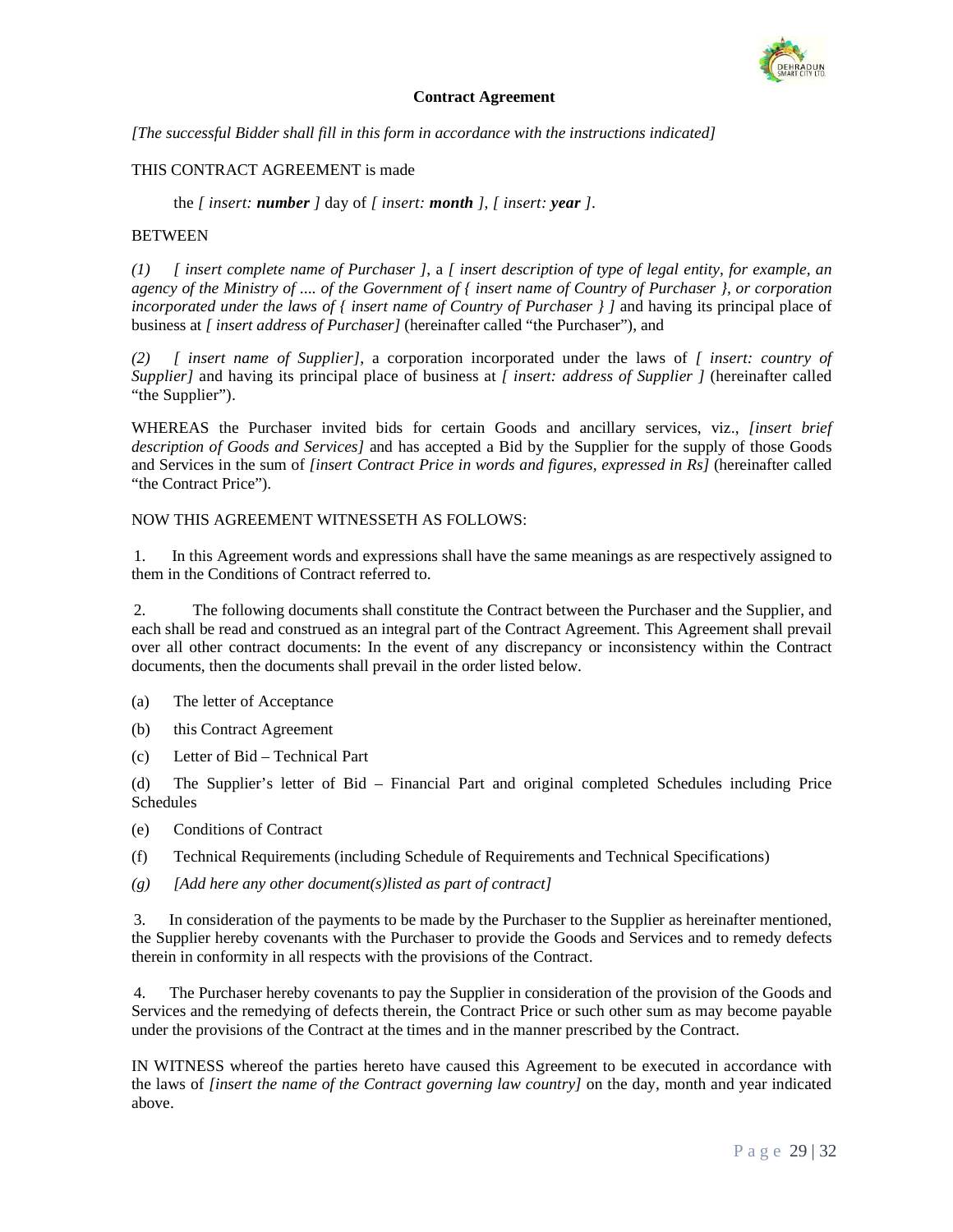

For and on behalf of the Purchaser

Signed: *[insert signature]* in the capacity of *[ insert title or other appropriate designation ]* in the presence of *[insert identification of official witness]*

For and on behalf of the Supplier

Signed: *[insert signature of authorized representative(s) of the Supplier]* in the capacity of *[ insert title or other appropriate designation ]* in the presence of *[ insert identification of official witness]*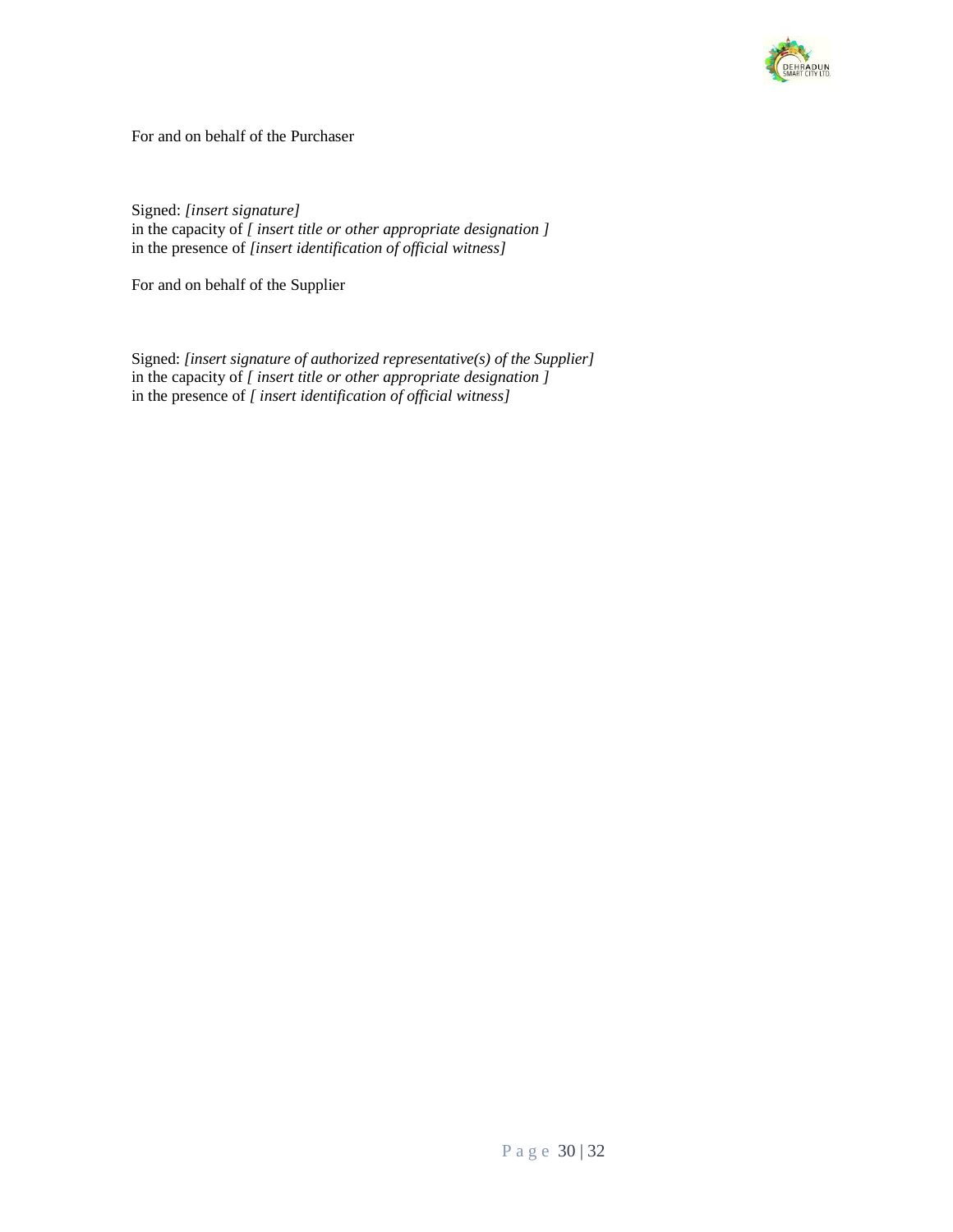

### **Price Schedule Forms (To be submitted in Commercial Bid)**

**The Price Schedule Form (in Excel Format) can be downloaded from e-procurement portal http://uktenders.gov.in along with the bid document** 

# *NOTE: THE PER MONTH SALARY INCLUDING EPF AND ESI PER PERSON SHOULD NOT*  **EXCEED THE MAXIMUM AMOUNT MENTIONED IN THE SCHEDULE OF REQUIREMENTS.**